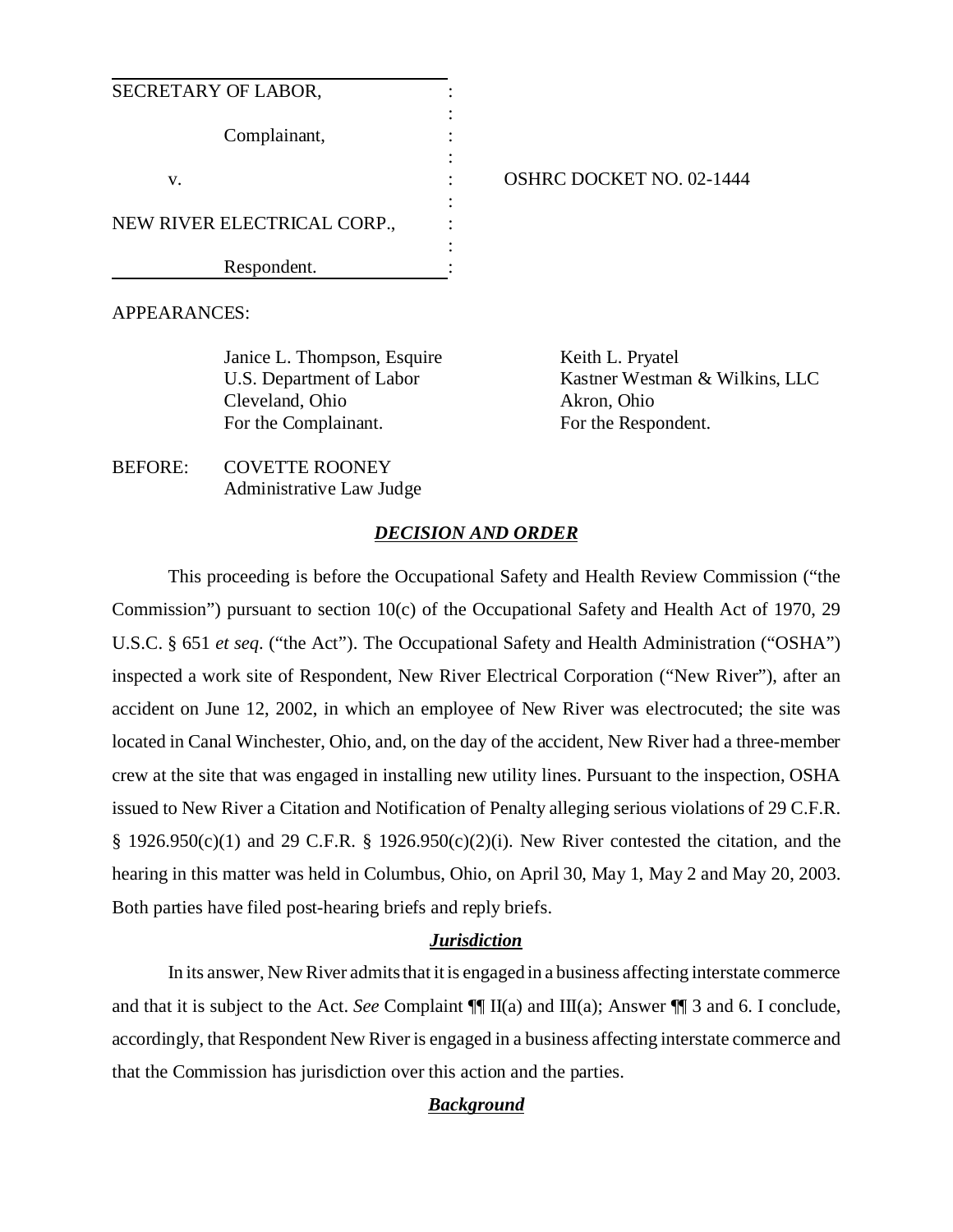New River is an electrical contractor engaged in overhead distribution and transmission, substation and underground electrical work. New River works in various states and had about 367 employees at the time of the inspection. South Central Power Company ("SCPC"), a non-profit rural electric cooperative, contracted with New River to perform work under a distribution line extension contract; SCAP supplied the materials for the work, while New River supplied the labor and safety equipment.<sup>1</sup> One of the jobs pursuant to the contract involved putting in new poles and lines and relocating existing lines on Hill and Dilley Roads in Canal Winchester, Ohio, because of the construction of a new bypass for State Route 33.<sup>2</sup> The contract required New River to perform the work on energized lines. The lines at the site were energized with 12,470 volts phase-to-phase and 7,200 volts phase-to-neutral.<sup>3</sup> (Tr. 20-23, 44-49, 54, 61, 102-04, 141-43, 371, 480).

On June 12, 2002, the New River crew at the Hill and Dilley Roads site had already been working there for four to six weeks. The crew consisted of Foreman Jerry Brown, Journeyman Lineman Wayne Lane, and "Ground man" Thomas White; Mr. Brown had been with New River for 15 years and a foreman for nine, Mr. Lane had been on Mr. Brown's crew for seven years, and Mr. White had been with the crew since November 2001. The work that day involved putting three new to-be-energized lines or wires between the pole on which the accident occurred ("the fatality pole") and a transformer bank pole ("the transformer pole") located about 75 feet northwest.<sup>4</sup> Mr. Brown and Mr. Lane began work that morning in separate bucket trucks at the transformer pole, putting its energized lines onto temporary fiberglass arms so the new lines could be anchored to the transformer pole's existing cross arms. Once the transformer pole's lines were spread onto the fiberglass arms, Mr. Brown and Mr. Lane descended from their positions at the pole. Mr. Brown moved his bucket

<sup>&</sup>lt;sup>1</sup>New River performed about 50 projects for SCPC between 1995 and 2002. (Tr. 94-95).

<sup>&</sup>lt;sup>2</sup>The new poles were 40 feet high, while the existing poles were 35 feet high. (Tr. 144, 558).

<sup>&</sup>lt;sup>3</sup>The upper and lower cross arms on the poles at the site each had three "hot" or energized phases, or lines or wires, and one neutral phase. (Tr. 145-46).

<sup>&</sup>lt;sup>4</sup>The fatality pole and the transformer pole were both new poles. (Tr. 59). On June 11, 2002, new lines were put on the top cross arm of the fatality pole. The work on June 12, 2002, was to put three new "hot" lines on the lower cross arm. The neutral line from an old pole that was to be removed was used on the lower cross arm. (Tr. 149-51, 576-81; C-9-14).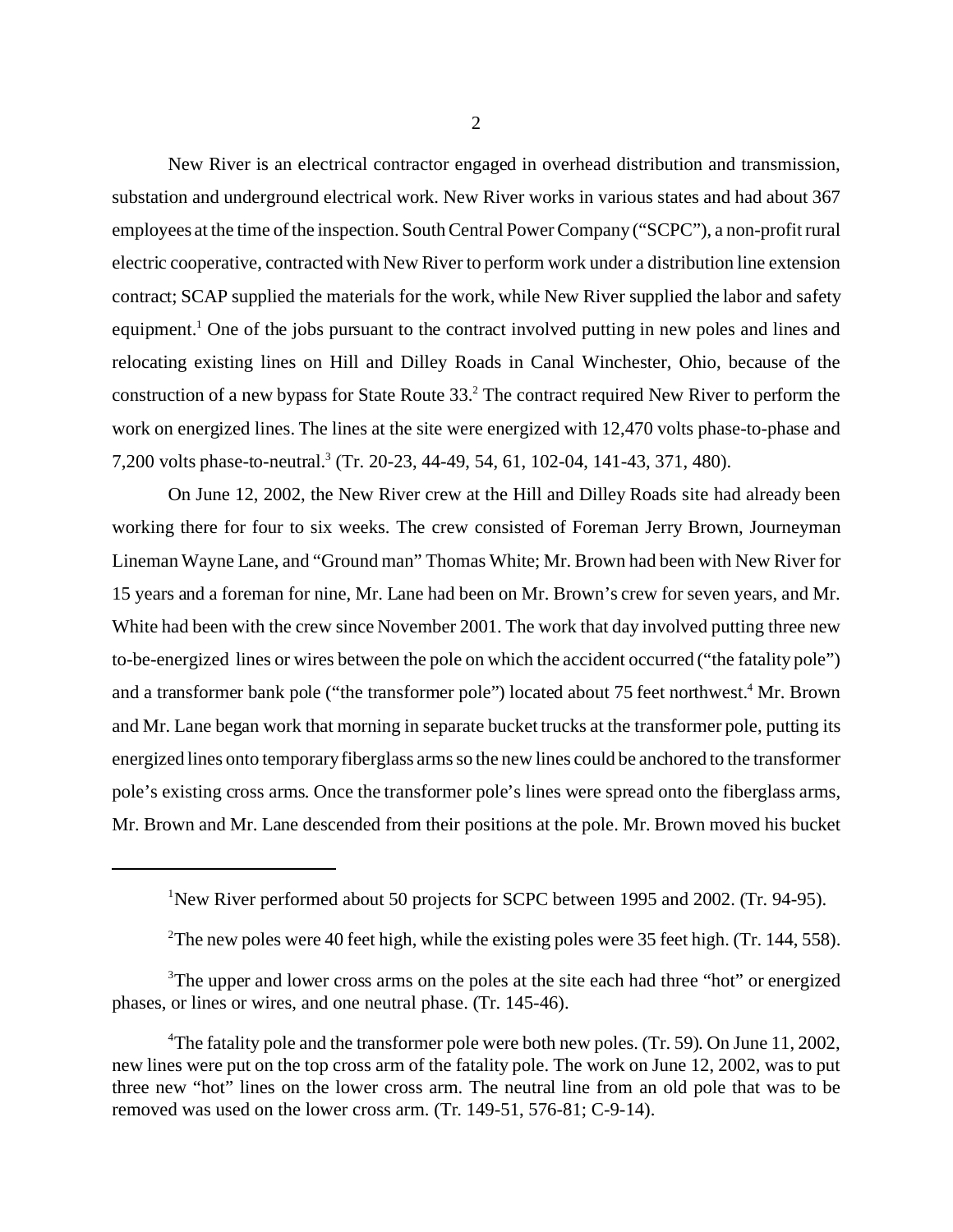truck to the fatality pole, in order to attach the new lines, and Mr. Lane and Mr. White worked on the ground and bolted metal "shoes" to the ends of the new lines.<sup>5</sup> The new wire was pulled over the cross arms of the fatality pole with rope and then strung back to Mr. Lane, who had gone back up in his bucket truck at the transformer pole. Mr. Brown and Mr. Lane next put temporary jumpers, also called MAC's, on power lines across the street, which resulted in the new lines being energized. Mr. Brown and Mr. Lane then went back to the transformer pole and attached the transformers to the new lines. (Tr. 72-77, 140-42, 147-52, 530, 538, 542-48, 553-57, 563; C-9-14; R-SS-1).

After lunch, the crew went across the street and five poles north for the purpose of removing some MAC's that were energizing the lines that went from an old pole 10 feet away from the fatality pole ("the old pole") that ran parallel to the new lines and back to the fiberglass arms on the transformer pole. Mr. Lane went up in his bucket and removed the MAC's, and, once that was done, the old lines were de-energized. Mr. Lane next drove his bucket truck in between the old pole and the fatality pole and positioned it so that he could reach the cross arms of both poles by swinging the boom of his truck. Mr. Brown went to the transformer pole in his truck and began releasing the deenergized lines to Mr. Lane, and, after this was accomplished, Mr. Brown removed the fiberglass arms from the transformer pole. Mr. Lane began untying and cutting the old de-energized lines, and Mr. White dragged the lines from the road as they fell. Mr. Brown then walked across the road to the next pole to be worked on, and, as there was a pickup truck parked where he needed to be, he proceeded to look for the truck's owner so he could have it moved. In the meantime, Mr. White drove Mr. Brown's bucket truck across the street to where they would next be working, and Mr. Lane moved his bucket under the fatality pole's lower cross arm in order to clamp together and join the neutral line and to remove the MAC from the neutral line. Mr. White and Mr. Brown were across the street and not facing the fatality pole when there was a loud arcing sound, and the truck owner Mr. Brown was talking to said that something was wrong. Mr. Brown and Mr. White ran across the street, and Mr. Brown lowered the bucket, pulled Mr. Lane out, and cut off his rubber sleeves and

 ${}^5A$  "shoe" is a part of a dead-end device that clamps onto the wire so that it can be pulled up into the air and then attached to the cross arm of a pole. The device consists of the shoe itself and a yoke, which are both metal, followed by a 6-inch insulator and then a 2-inch metal base that is bolted into the cross arm. (Tr. 62-63, 130-32, 256-61, 545; C-9, C-20, R-SS-2).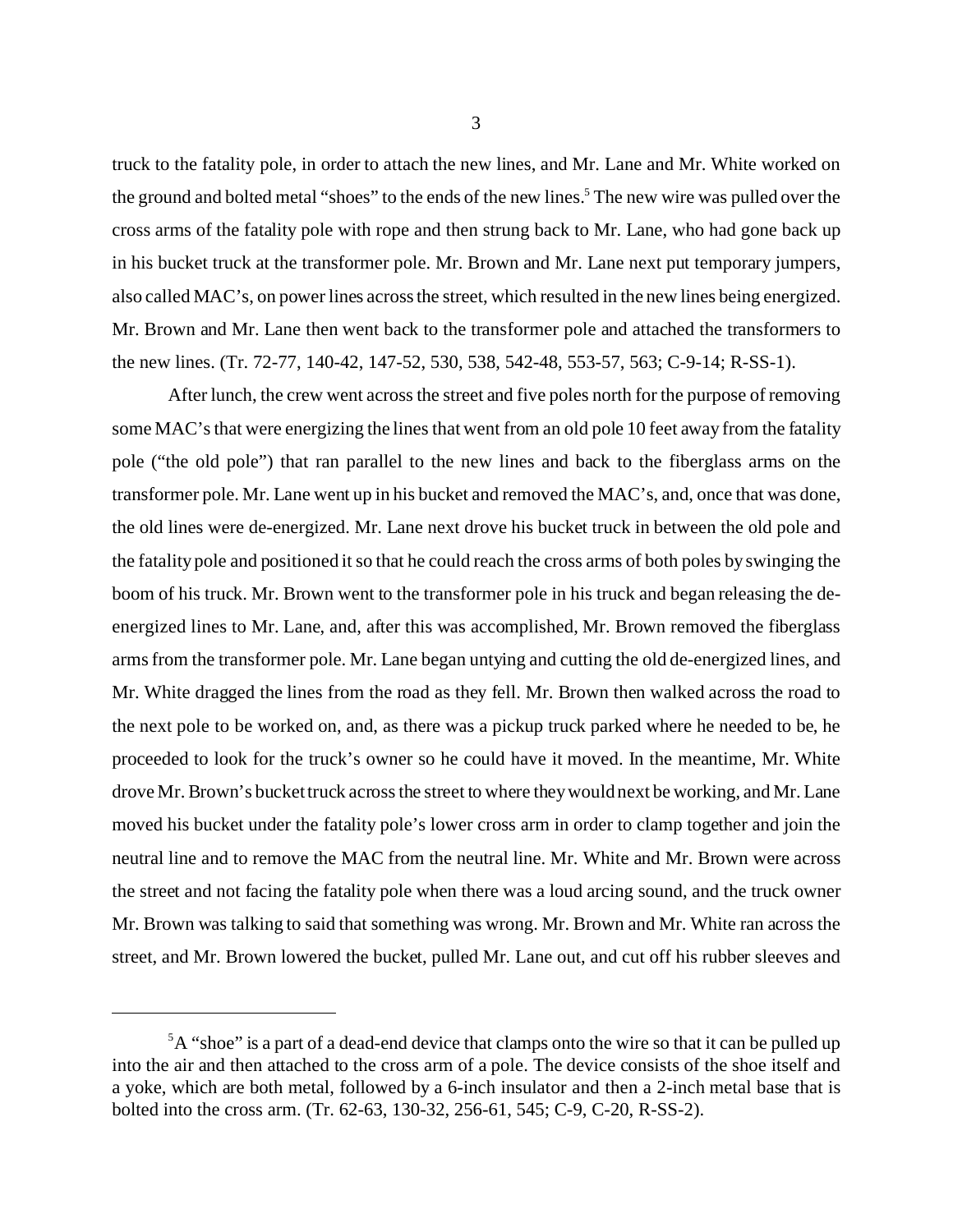lanyard. Mr. White and others tried resuscitation, but Mr. Lane expired at the scene. (Tr. 160-66, 209, 255, 352-53, 356, 443-44, 558-68; C-9-10, C-14, C-20, C-41, R-KK).

After the accident, it was determined that the fatality pole was properly grounded and that there were no problems with the insulated bucket truck in which Mr. Lane had been working. It was further determined that although Mr. Lane was wearing his rubber sleeves he was not wearing his rubber gloves when the accident took place. To clamp together and join the neutral line and to remove the MAC, Mr. Lane had moved the bucket below the lower cross arm so that he was positioned between the grounded neutral line and the energized line shown in photos C-19 and C-20. An insulated hose had been put over the energized line, but the dead-end device that clamped onto the line and was bolted into the cross arm was not covered; the shoe/yoke area of the device was metal and thus had the same potential as the line. Mr. Lane had his back to the shoe and yoke and was holding onto the neutral line with his bare hand when his left upper back or shoulder contacted the shoe/yoke area; the current went through his left arm to the grounded neutral line, causing his electrocution.<sup>7</sup> At the hearing, both Mr. Brown and Mr. White testified that Mr. Lane had been wearing his protective equipment, including his rubber gloves, while he was working near the lines that day; Mr. Brown also testified that when he went across the street to have the pickup moved, Mr. Lane had not yet moved his bucket to the fatality pole. (Tr. 161-67, 170-71, 252-64, 308, 350-51, 357-58, 383, 436, 442-43, 448, 502-03, 544, 547, 557, 560, 566-67, 587-96; 667; C-47, R-KK).

#### *The Expert Witnesses*

Alexander Saharic, the Secretary's expert, and John Doering, New River's expert, both submitted reports and testified at the hearing. $8$  (C-47, R-PP). They essentially agreed about how the

<sup>&</sup>lt;sup>6</sup>While attending to Mr. Lane after the accident, Mr. Brown noted that Mr. Lane was not wearing his rubber gloves and that they were in the bottom of the bucket. (Tr. 161-62; C-21-22). It is undisputed that the gloves were high-voltage gloves rated for the voltage at the site, that they had been tested as required, and that the gloves had no visible defects. (Tr. 381-82).

That this occurred is indicated by the fact that Mr. Lane was wearing a watch on his left wrist and that the current going to ground severed that hand. (Tr. 161, 171; C-47, R-KK).

<sup>&</sup>lt;sup>8</sup>To reach their opinions, both experts reviewed the OSHA citation, photos of the site, discovery materials and witness statements, and, at the hearing, both experts discussed R-SS-2, the (continued...)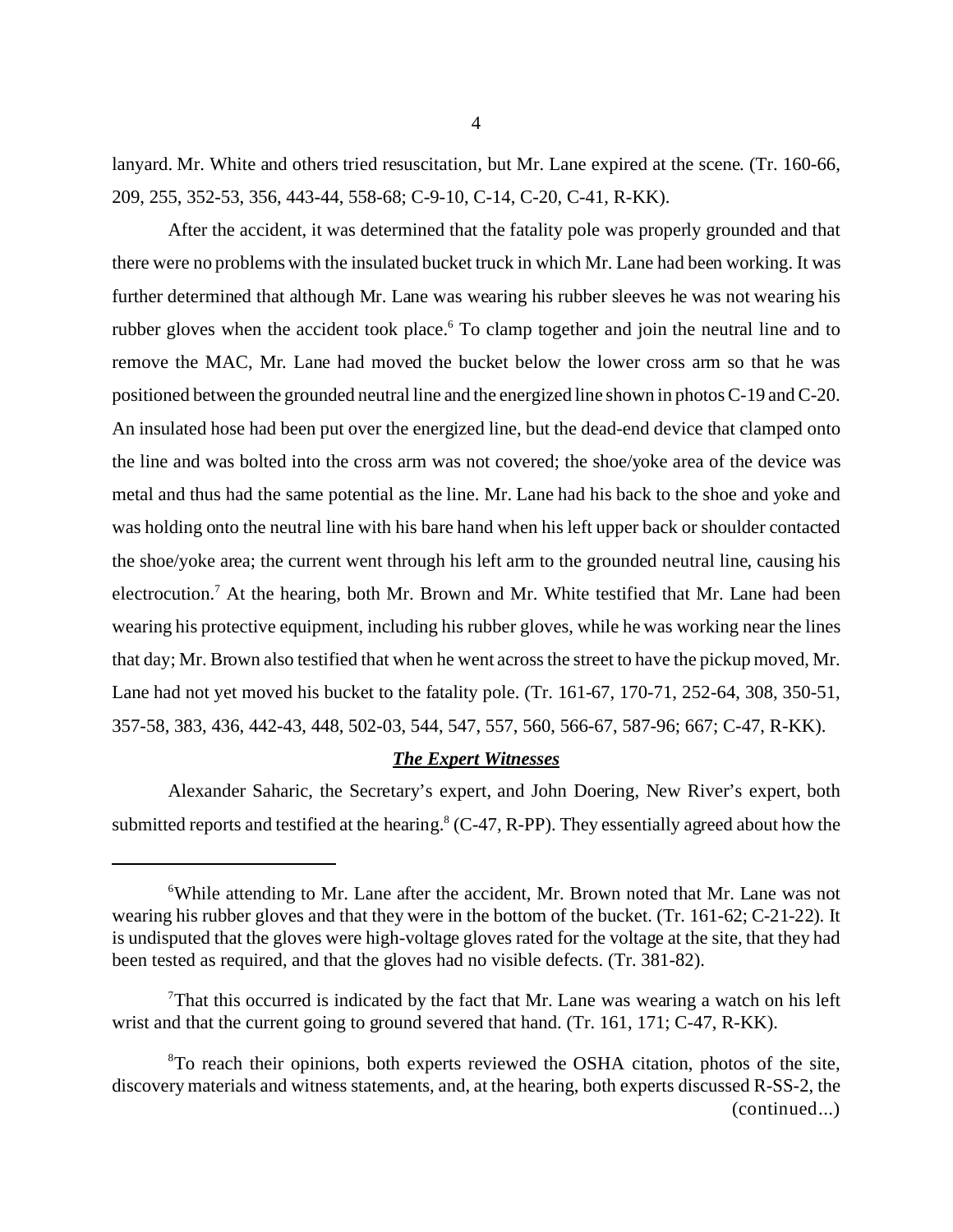accident occurred, and they also agreed that Mr. Lane's left upper back or shoulder most likely had contacted the yoke because it protruded out further than the other parts of the dead-end device. (Tr. 252-64, 658-60, 667). However, Mr. Saharic testified that it was possible that Mr. Lane's back or shoulder had contacted not only the yoke but also the 2-inch metal base, located on the other side of the insulator, that was bolted into the cross arm. Mr. Saharic said the current could have traveled from the yoke through Mr. Lane's back and then to the metal base and the grounded cross arm to which the base was bolted; he also said that in that case there would have been two paths to ground and that rubber gloves would not have protected Mr. Lane except that he would not have lost his hand. Mr. Saharic noted that there were two burn holes in Mr. Lane's shirt, as shown in photos C-23 and C-24, which indicated that there could have been two contact points. (Tr. 263-69; 275). Mr. Doering disagreed. He testified that Mr. Lane contacting both the yoke and base at the same time was unlikely, as the yoke stuck out further than the base and it would have been difficult for Mr. Lane to get himself into the "notch" of where the base and the cross arm met, and that even if he had the wooden cross arm would have provided sufficient resistance such that only a minimal amount of current would have flowed and nothing would have happened. He further testified that he would not conclude, on the mere fact of two burn holes in the shirt, that there were two contact points; an arc or a spark, for example, could have caused the second hole. Mr. Doering said that Mr. Lane could have prevented the accident by wearing rubber gloves, but he agreed that the dead-end device should have had a rubber blanket over it in any case. (Tr. 642-44, 650-68).

#### *The Cited Standards*

29 C.F.R. §§ 1926.950(c)(1) and (c)(2)(i) state as follows:

(c) *Clearances*. The provisions of paragraph (c) (1) or (2) of this section shall be observed.

(1) No employee shall be permitted to approach or take any conductive object without an approved insulating handle closer to exposed energized parts than shown in Table V-1, unless:

<sup>8</sup> (...continued)

type of dead-end device used on the fatality pole. Mr. Saharic also visited the site, in February 2003, and he reviewed other materials such as the coroner's report and New River's accident report; further, he was present for the entire hearing. (Tr. 6, 252-53, 258-60, 650-54; C-47, R-PP).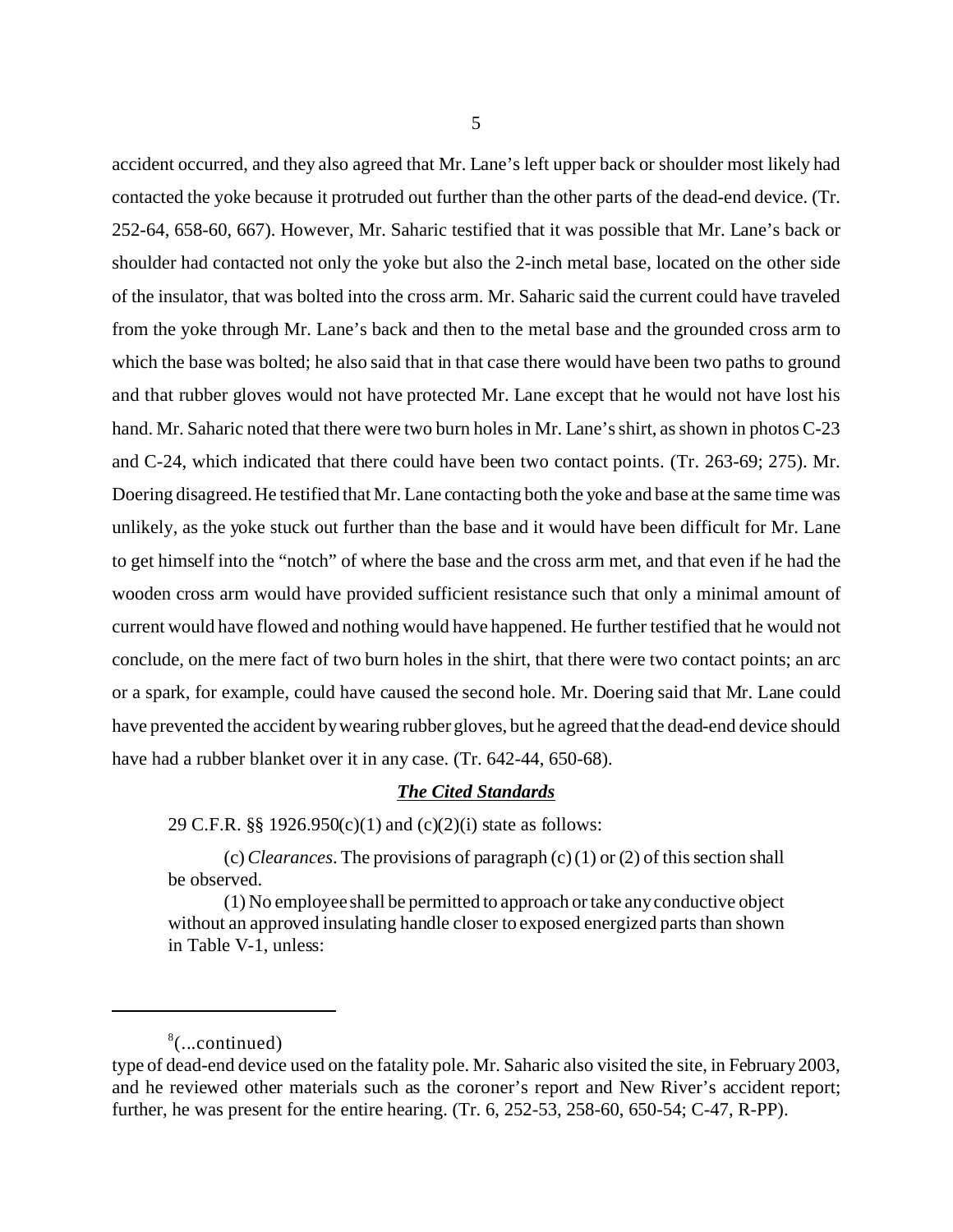(i) The employee is insulated or guarded from the energized part (gloves or gloves with sleeves rated for the voltage involved shall be considered insulation of the employee from the energized part), or

(ii) The energized part is insulated or guarded from him and any other conductive object at a different potential, or

(iii) The employee is isolated, insulated, or guarded from any other conductive object(s), as during live-line bare-hand work.

(2) (i) The minimum working distance and minimum clear hot stick distances stated in Table V-1 shall not be violated. The minimum clear hot stick distance is that for the use of live-line tools held by linemen when performing live-line work.

#### *The Parties' Contentions*

The Secretary contends that New River violated both of the cited standards. She notes that the lines at the site were energized at 12,470 volts phase-to-phase and 7,200 volts phase-to-neutral, which, according to Table V-1 set out in the standard, requires a 2-foot minimum clearance distance.<sup>9</sup> She also notes that Mr. Lane clearly did not maintain the required 2-foot clearance distance in this case and that he likewise did not use appropriate protection, *i.e.*, rubber gloves for his work on the neutral line and a rubber blanket to cover the dead-end device.10 The Secretary asserts that she has established the knowledge element of the alleged violations because the evidence of record demonstrates that New River failed to properly train and supervise its employees in the necessary safety precautions to take when working on or around energized lines; she further asserts that the testimony of Mr. Brown that he did not know that Mr. Lane was working without gloves at the time of the accident was not credible.

New River contends that the Secretary's citing it pursuant to both sections  $1926.950(c)(1)$ and (c)(2)(i) was inappropriate as the clear language of the standard states that "[t]he provisions of paragraph (c) (1) or (2) of this section shall be observed." (Emphasis added). Similarly, New River contends that the Secretary's suggestion that it was required to comply with more than one subpart of  $1926.950(c)(1)$  is incorrect since each subpart is separated by the word "or" rather than the word

<sup>&</sup>lt;sup>9</sup>Table V-1 requires a 2-foot clearance distance for voltages ranging from 2,100 to 15,000.

 $10$ David Robinett, SCPC's superintendent of operations, testified that the distance between the energized line and the neutral line was 31 to 36 inches. His testimony is credited because of his familiarity with the site and the plans for the job. (Tr. 42-43, 58). In any case, as the Secretary notes, it is clear Mr. Lane contacted the shoe/yoke area and did not maintain the requisite 2-foot distance.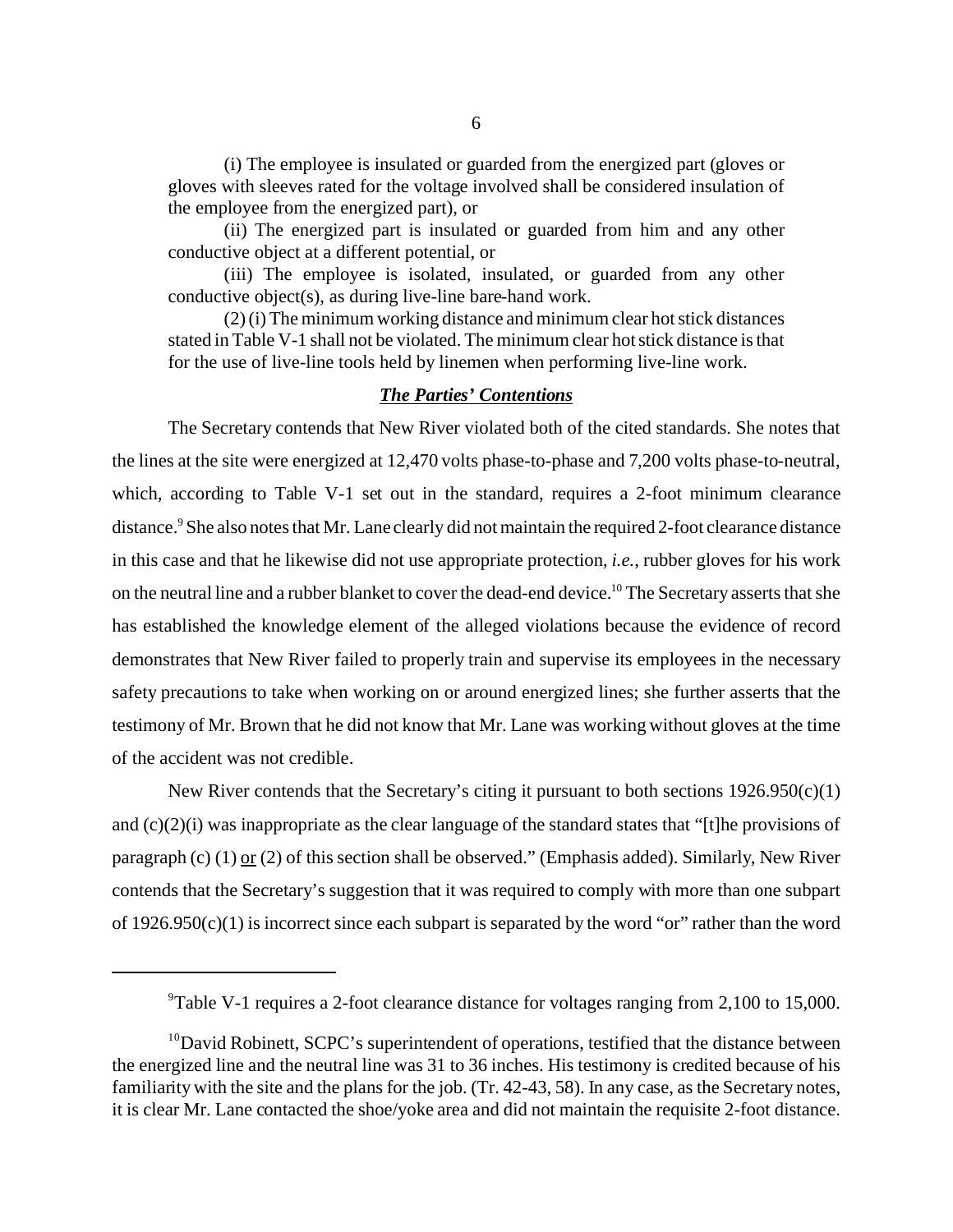"and." New River asserts that its linemen were required to wear protective equipment, including rubber gloves and sleeves, for work on or near live conductors, and that the Secretary cannot demonstrate that it had either actual or constructive knowledge that Mr. Lane was working without gloves at the time of the fatal accident. New River also asserts that its requirement that linemen wear rubber gloves and sleeves, together with the clear language of subpart  $1926.950(c)(1)(i)$ , establishes that it was in compliance with that subpart and that, consequently, the alternative requirement set out in  $1926.950(c)(2)(i)$  need not be addressed.

#### *The Secretary's Interpretation of the Cited Standards*

The Secretary urges that New River has no legal authority to support its assertion that it cannot be cited under both  $1926.950(c)(1)$  and  $1926.950(c)(2)$ . She notes that none of the means set out in  $1926.950(c)(1)$  were used, that it is clear that Mr. Lane was within 2 feet of the energized shoe/yoke area, and that the Commission has long held that citations are not duplicative if each requires different abatement measures. (S. Reply Brief, pp. 21-23). However, the Secretary herself notes the plain language of the standard, which states that "[t]he provisions of paragraph (c) (1) *or*  (2) of this section shall be observed." (Emphasis added). Moreover, as New River points out, "no deference is due to agency interpretations at odds with the plain language of the statute itself." *Public Employees Retirement Sys. of Ohio v. Betts*, 492 U.S. 158, 171 (1989). The Secretary's argument is rejected, based on the standard's unambiguous terms, and I agree with New River that, if it was in compliance with  $1926.950(c)(1)(i)$ , then  $1926.950(c)(2)(i)$  need not be addressed.

The Secretary next urges that  $1926.950(c)(1)$  requires the employer to eliminate each specific exposure to the employee, and she points to the testimony of Mr. Saharic, her expert, that there could have been two contact points and two paths to ground. (S. Brief, pp. 22-23). I have considered carefully the opinions of both of the experts, summarized *supra*, and I have also considered each expert's education and experience, as follows.

Mr. Saharic worked for Jersey Central Power and Light ("JCPL") for 37 years, progressing through the ranks to become a journeyman lineman; his later positions with JCPL included safety supervisor, safety coordinator, and, finally, safety manager of the entire company.<sup>11</sup> After retiring,

<sup>&</sup>lt;sup>11</sup>Mr. Saharic, a high school graduate, became a journeyman by attending JCPL's own (continued...)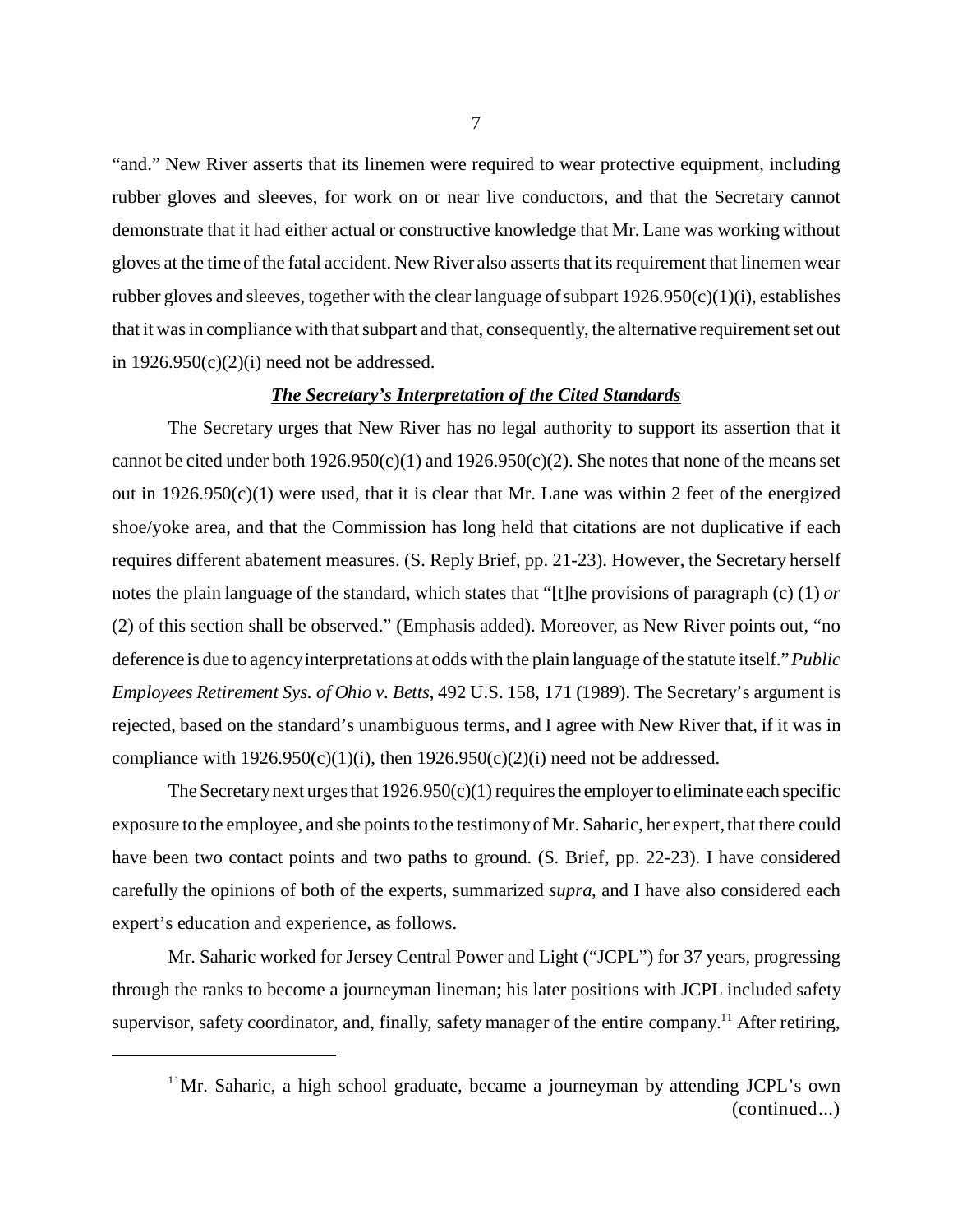Mr. Saharic formed his own company, Power Train Associates, which has performed accident investigations and training in a number of states.<sup>12</sup> Mr. Saharic has been an authorized OSHA instructor for about ten years, and he and his partner have conducted electrical safety training at the OSHA National Institute in Chicago; he has also taught electrical safety at Princeton University, and he is a certified safety utility administrator with the National Safety Council. (Tr. 233-49; C-46).

John Doering has an M.S. degree in electrical engineering. He worked for 38 years for Ohio Edison, where he began as an engineer in training and ended as a senior consultant; other titles he held were distribution engineer, planning engineer, division engineer, transmission and distribution ("T&D") superintendent, and manager of distribution practices, and his duties included serving on the union management safety committee and developing safe work practices for and providing training to linemen.13 During his tenure with Ohio Edison, Mr. Doering became a member of the Edison Electric Institute ("EEI"), a trade association of investor-owned utilities, and served on its T&D committee as well as on the safety and health subcommittee and the OSHA Coordinating Task Force; the OSHA Coordinating Task Force developed a proposed standard that was the general industry counterpart to 29 C.F.R. 1926.950, and the proposed standard was presented to OSHA and ultimately went into effect in 1994. Mr. Doering was also a member of the Institute of Electrical and Electronic Engineers, the National Electric Safety Code and the National Fire Protection Association, and he served on committees in those organization.<sup>14</sup> After retiring from Ohio Edison, Mr. Doering in 1989 started his own business, J.F. Doering and Associates, which provides safety advice and other services relating to electrical work; in particular, Mr. Doering has given engineering and

 $11$ (...continued) lineman school; he was also a member of the IBEW. (Tr. 238-41).

 $12$ Before and after retiring, Mr. Saharic served as an expert on several occasions on behalf of JCPL in regard to electrical contacts; he testified at a trial once, and the other times he aided discovery by being deposed or by assisting with interrogatories. (Tr. 244-45, 249-50).

<sup>&</sup>lt;sup>13</sup>While working for Ohio Edison in Youngstown, Ohio, Mr. Doering taught night courses in electrical engineering at Youngstown College for approximately five years. (Tr. 609).

 $14$ Mr. Doering still belongs to these three organizations. (Tr. 631-33).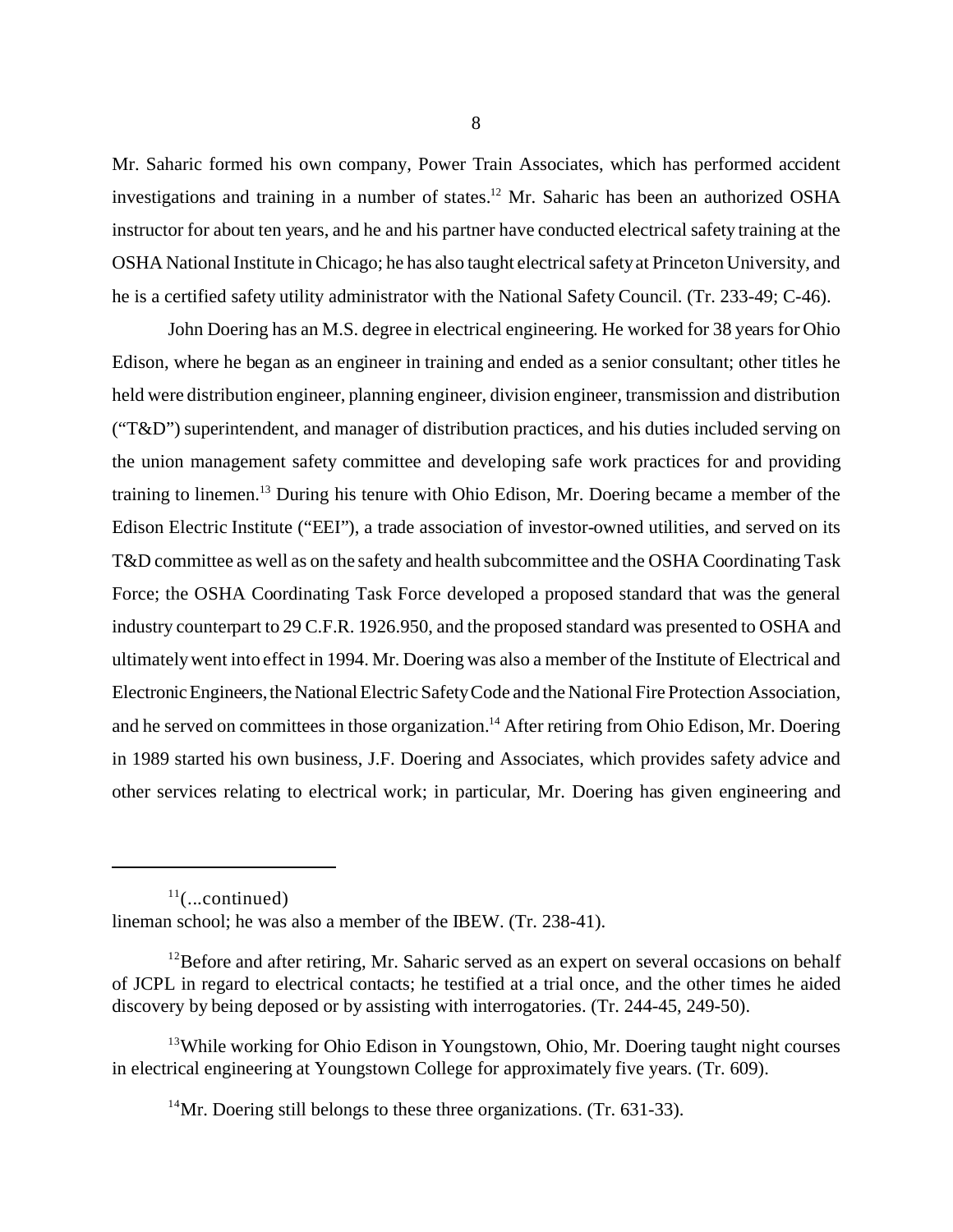litigation support to a number of companies, including Ohio Edison and other utility companies, in cases involving accidents and fatalities resulting from electrical work.15 (Tr. 606-35; R-PP).

I observed the demeanor of the above experts as they testified, and I found both to be sincere and believable witnesses. Moreover, each has many years of experience in his respective area of expertise. As set out *supra*, both experts basically agreed about how the accident happened, with the exception of the possibility of two contacts and the result if such had occurred. In this regard, I have noted Mr. Doering's engineering degree and his substantially greater breadth of experience. In light of his education and experience, I credit Mr. Doering's opinion over that of Mr. Saharic to the extent their opinions differ.16 Specifically, I credit Mr. Doering's opinion that it would have been unlikely that Mr. Lane would have contacted the yoke and the base of the dead-end device at the same time because the yoke protruded out further and it would have been difficult for Mr. Lane to have gotten himself into the area where the base and the arm met. I also credit his opinion that, even if the second contact had occurred, the wooden cross arm would have provided sufficient resistance such that only a small amount of current would have flowed and nothing would have happened. (Tr. 650-68). Based on the foregoing, I find that Mr. Lane was exposed to one energized part, *i.e.*, the shoe/yoke area, and the Secretary's suggestion that there were two contact points is rejected.

Turning to the parties' dispute as to the interpretation of  $1926.950(c)(1)$ , New River notes that  $1926.950(c)(1)(i)$  explicitly states that "gloves or gloves with sleeves rated for the voltage involved shall be considered insulation of the employee from the energized part." New River also notes that subparts  $1926.950(c)(1)(i)$ , (ii) and (iii) are separated by "or." New River asserts, accordingly, that compliance with one subpart is all that is required and that compliance with  $1926.950(c)(1)(i)$  is met by the employee wearing rubber gloves and sleeves. (R. Brief, pp. 29-30, 36-38). The Secretary does not really argue that compliance with more than one subpart is required,

<sup>&</sup>lt;sup>15</sup>In many of these cases, some of which have involved OSHA citations, Mr. Doering has furnished opinions, reports, evaluations or analyses in preparation for trial. However, none of the cases he has worked on has actually gone to trial. (Tr. 621-24, 636; R-PP).

 $16$ In crediting Mr. Doering's opinion over that of Mr. Saharic, I have noted the Secretary's assertion that Mr. Doering "was not privy to much of the information in this case." (S. Brief, p. 23, n.5). In my view, however, Mr. Doering had sufficient information on which to base his opinion.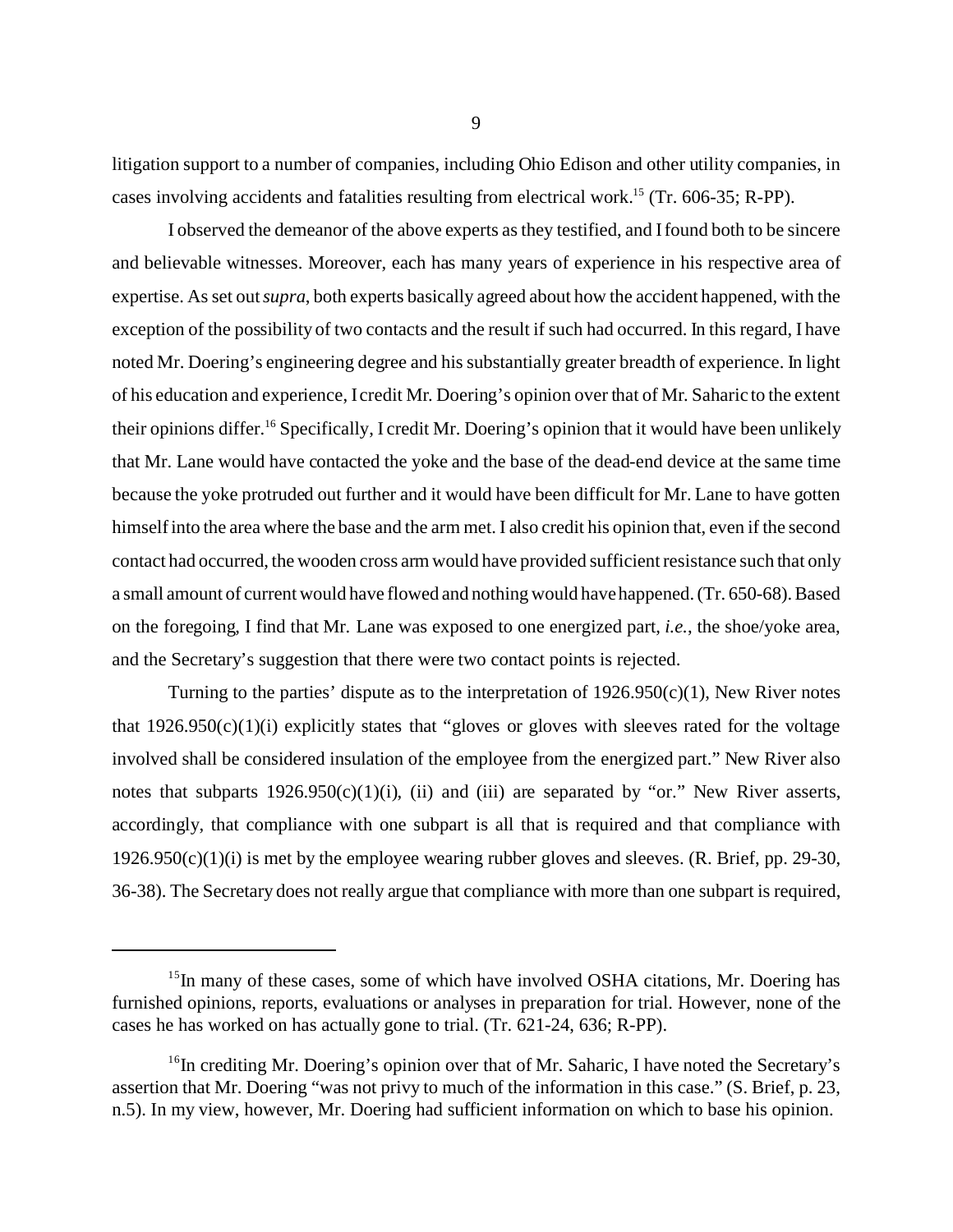and I find, based on the fact the subparts are separated by "or," that compliance with  $1926.950(c)(1)$ is achieved by meeting any one of the three subparts. The Secretary does, however, dispute New River's interpretation of  $1926.950(c)(1)(i)$ . She interprets the subpart to require more than just "gloves or gloves with sleeves," in this case, a rubber blanket in addition to gloves and sleeves, and she asserts that gloves or gloves with sleeves are considered insulation of the employee only in regard to the energized part being worked on. She further asserts that her interpretation is entitled to deference. (S. Brief, p. 11; S. Reply Brief, pp. 11-18). I disagree, for the following reasons.

First, I note the plain terms of  $1926.950(c)(1)(i)$ . The standard requires the employee to be "insulated or guarded from the energized part" and then states, in parentheses, that "gloves or gloves with sleeves rated for the voltage involved *shall* be considered insulation of the employee from the energized part." (Emphasis added). The Secretary cites to various cases and offers a number of reasons as to why her interpretation should be accepted. (S. Reply Brief, pp. 11-18). However, the terms of the standard are clear, in my opinion, and, as New River points out, no deference is due to the Secretary's interpretation where "an alternative reading is compelled by the regulation's plain language." *Reich v. General Motors Corp.*, 89 F.3d 313, 315 (6th Cir. 1996) (citation omitted).

Second, although OSHA issued an interpretative letter with respect to  $1926.950(c)(1)(i)$ , dated December 12, 1977, that letter does not persuade me of the Secretary's position. C-44, the interpretive letter, states in pertinent part as follows:

The intent of the subject standard is to insulate or guard the employee for the energized part. The example in parenthesis is one way of complying with the standard on certain limited exposures. There may be other personal protective equipment used and other exposures to the employee.

As New River observes, the foregoing does not support the Secretary's assertion that other equipment in addition to gloves and sleeves is required, especially in light of the use of the word "may" in the final sentence. As New River further observes, even if it did, the Commission has noted that "[i]t is a generally accepted proposition that an agency may not substantively amend regulations through an interpretation." *Simpson, Gumpertz & Hager*, 15 BNA OSHC 1851, 1865 (No. 89-1300, 1992) (citations omitted).

Third, 29 C.F.R. 1910.269(l)(2), the general industry counterpart to the standard cited here, provides as follows: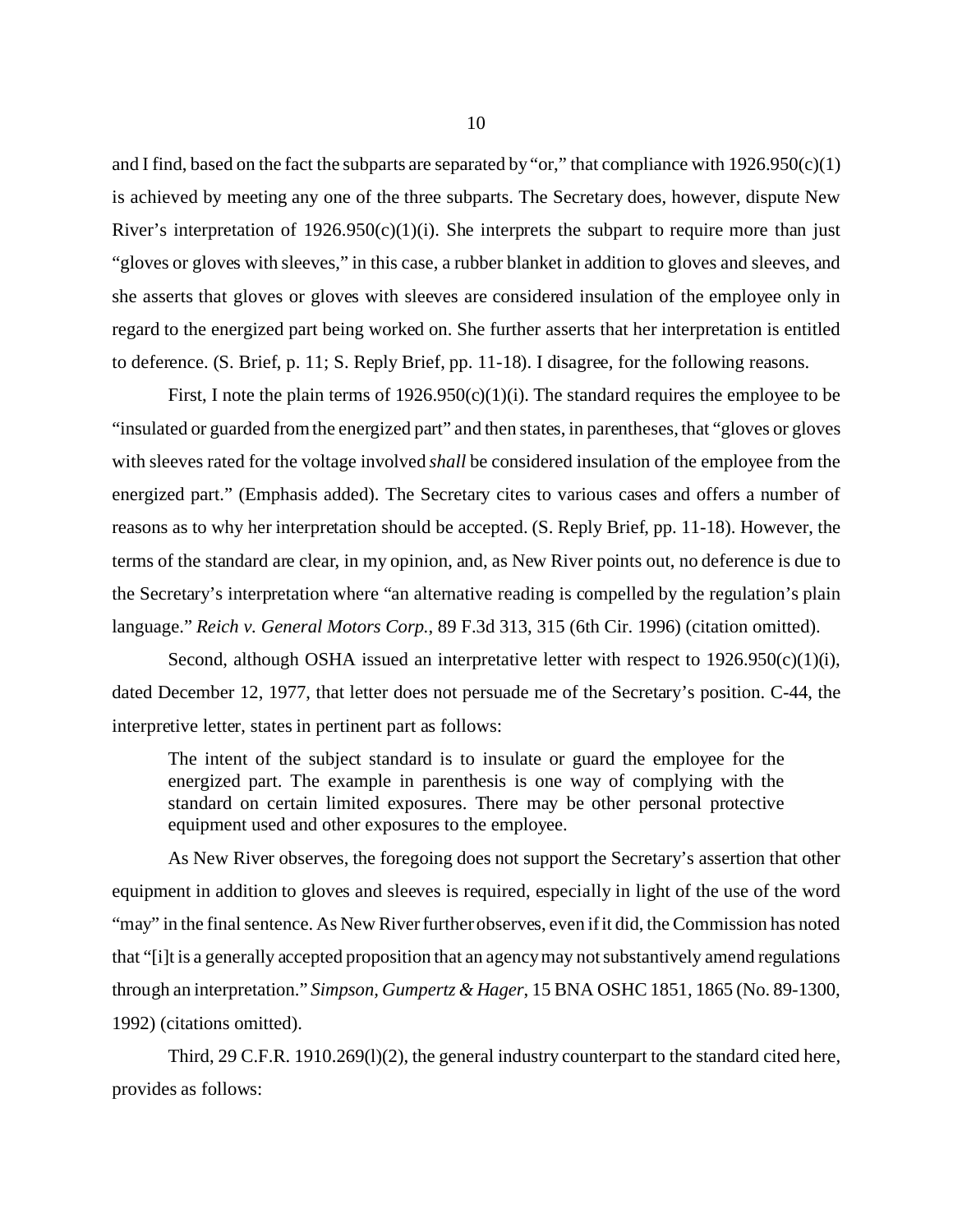(2) *Minimum approach distances*. The employer shall ensure that no employee approaches or takes any conductive object closer to exposed energized parts than set forth in Table R-6 through Table R-10, unless:

(i) The employee is insulated from the energized part (insulating gloves or insulating gloves and sleeves worn in accordance with paragraph (l)(3) of this section are considered insulation of the employee only with regard to the energized part upon which work is being performed), or

(ii) The energized part is insulated from the employee and from any other conductive object at a different potential, or

(iii) The employee is insulated from any other exposed conductive object, as during live-line bare-hand work.

29 C.F.R. 1910.269 was published in the Federal Register in January of 1994 and became fully effective in January of 1995. *See* 59 Fed Reg. 4320 (1994). The preamble to the standard is lengthy and discusses many aspects of the rule. In regard to  $1910.269(1)(2)(i)$ , OSHA stated that:

[T]he accident data in the record show that the overriding hazard to employees is posed by other energized conductors in the work area, to which the minimum approach distances still apply. The rubber gloves, of course, provide protection only for the line on which work is being performed.

*Id.* at 4386.

The language of  $1910.269(1)(2)(i)$  makes clear the Secretary's intent in the general industry standard that gloves or gloves and sleeves were to be considered insulation of the employee only in regard to the energized part being worked on, and that intent is emphasized in the foregoing excerpt from the preamble. However, the Secretary failed to express that intent in the cited standard.<sup>17</sup> Moreover, she has not amended that standard to rectify the situation, despite her indication she would do. The preamble to 29 C.F.R. 1910.269 stated the concerns of industry representatives that work operations could be covered under the 1972 construction standard or the new standard, depending on the circumstances, and that compliance could be confusing and put workers at more risk, especially in situations where the two standards addressed equivalent hazards but did not have identical requirements. OSHA conceded these problems but noted that it could not alter the 1972 standard without further rule making. OSHA said that it intended to develop a proposal to revise the

<sup>&</sup>lt;sup>17</sup>The construction standards that include 29 C.F.R. 1926.950 were published in the Federal Register and made effective in December 1972. *See* 37 Fed Reg. 27,503 (1972). The preamble to the construction standards is very brief and contains no comments about any of the specific standards.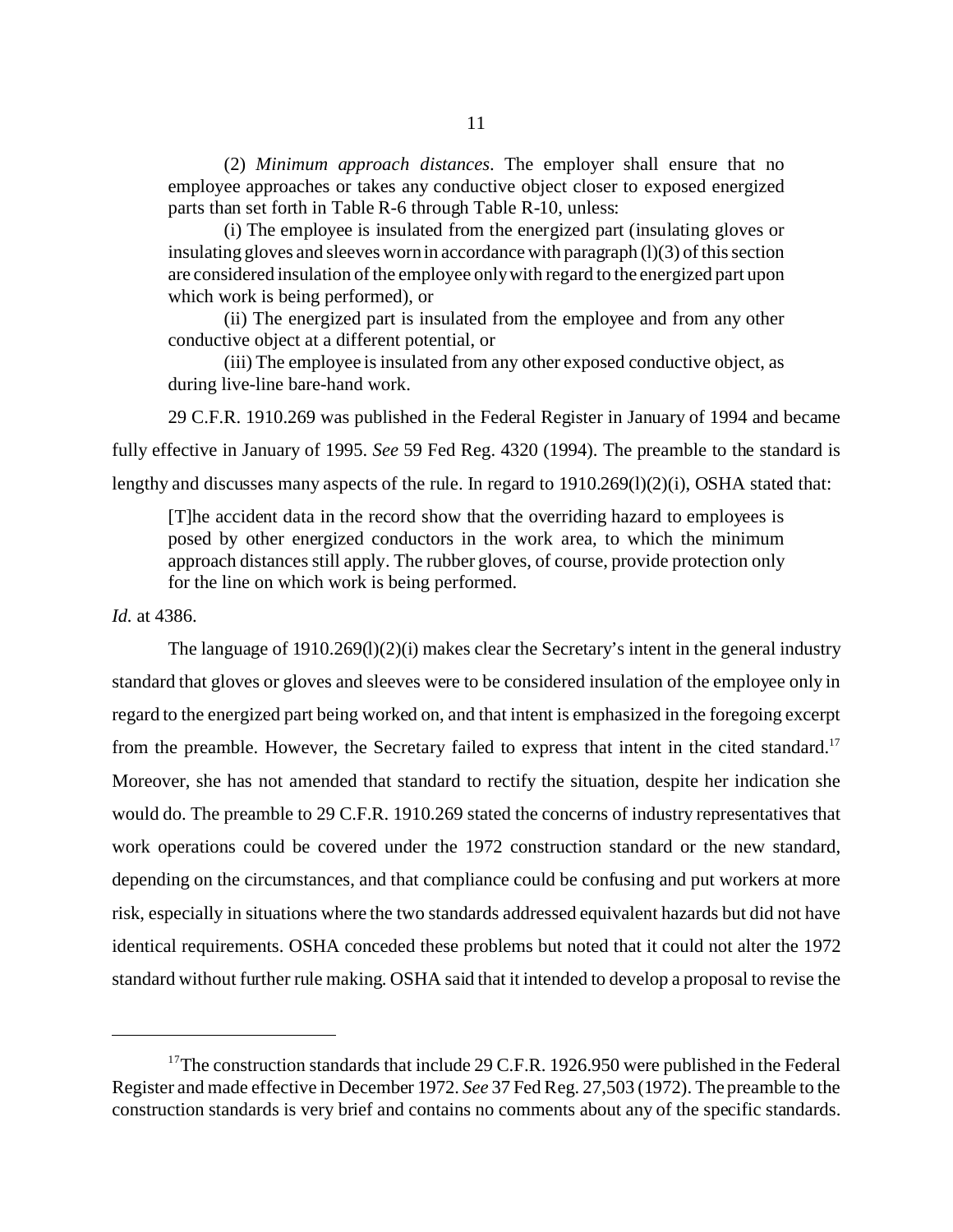1972 standard to incorporate the improvements in the new standard and provide for consistency in the two standards, but that, in the meantime, it expected that employers would choose to comply with the new rule as it provided greater protection than the 1972 rule. *See* 59 Fed Reg. 4336-37 (1994). Despite these statements in 1994, OSHA has not revised the 1972 construction standard, and, as New River indicates, OSHA cannot enforce rules that have yet to be issued.<sup>18</sup>

Fourth, the Commission in 1976 issued a decision which, as I read it, agrees with New River's position. *Utilities Line Constr. Co.*, 4 BNA OSHC 1681 (No. 4105, 1976). There, a lineman working on overhead lines in an insulated bucket was evidently having some difficulty in trying to throw a rope lead over a cross arm. He stepped out of the bucket, stood with one foot on a secondary line, and took hold of a primary line he thought was not energized. The line was in fact energized, and the lineman, who was wearing only cotton gloves, was electrocuted; however, the lineman earlier had been wearing rubber gloves. In deciding the case, the Commission stated as follows:

[H]ad Martin worn his rubber gloves when he stepped out of the insulated bucket, the standard would not have been violated. [29 C.F.R.  $1926.950(c)(1)(i)$ ] explicitly provides that "gloves...shall be considered insulation of the employee from the energized part." By requiring linemen both to wear rubber gloves *and* to stay in insulated buckets, Respondent has established partially redundant safety rules. Either rule, had it been followed, would have prevented the violation under the circumstances of this case. Thus, even assuming that Respondent did not adequately enforce its rule against stepping out of the insulated buckets, if its rule requiring the wearing of rubber gloves was adequately enforced, it did not violate the standard.

*Id.* at 1684-85 (emphasis in original) (footnote omitted). The Commission decided that the company had adequately enforced the rule requiring the wearing of rubber gloves and therefore vacated the alleged violation of  $1926.950(c)(1)(i).<sup>19</sup>$ 

<sup>&</sup>lt;sup>18</sup>As New River notes, OSHA has recently issued a draft proposal that "would bring the construction industry up to the level of safety already required for general industry employers involved with electrical power generation, transmission, and distribution." *See* BNA Daily Labor Report, No. 78, p. A-7, April 23, 2003. However, the account in the Daily Labor Report does not mention the cited standard; thus, it is not clear that the cited standard will in fact be amended.

<sup>&</sup>lt;sup>19</sup>In *Sawnee Elec. Member. Corp.*, No. 10277 (1975 OSAHRC LEXIS 341), a Commission Judge vacated an alleged violation of 1926.950(c)(1) because the lineman who was electrocuted had been wearing gloves and sleeves rated for the voltage at the site; the lineman was electrocuted when (continued...)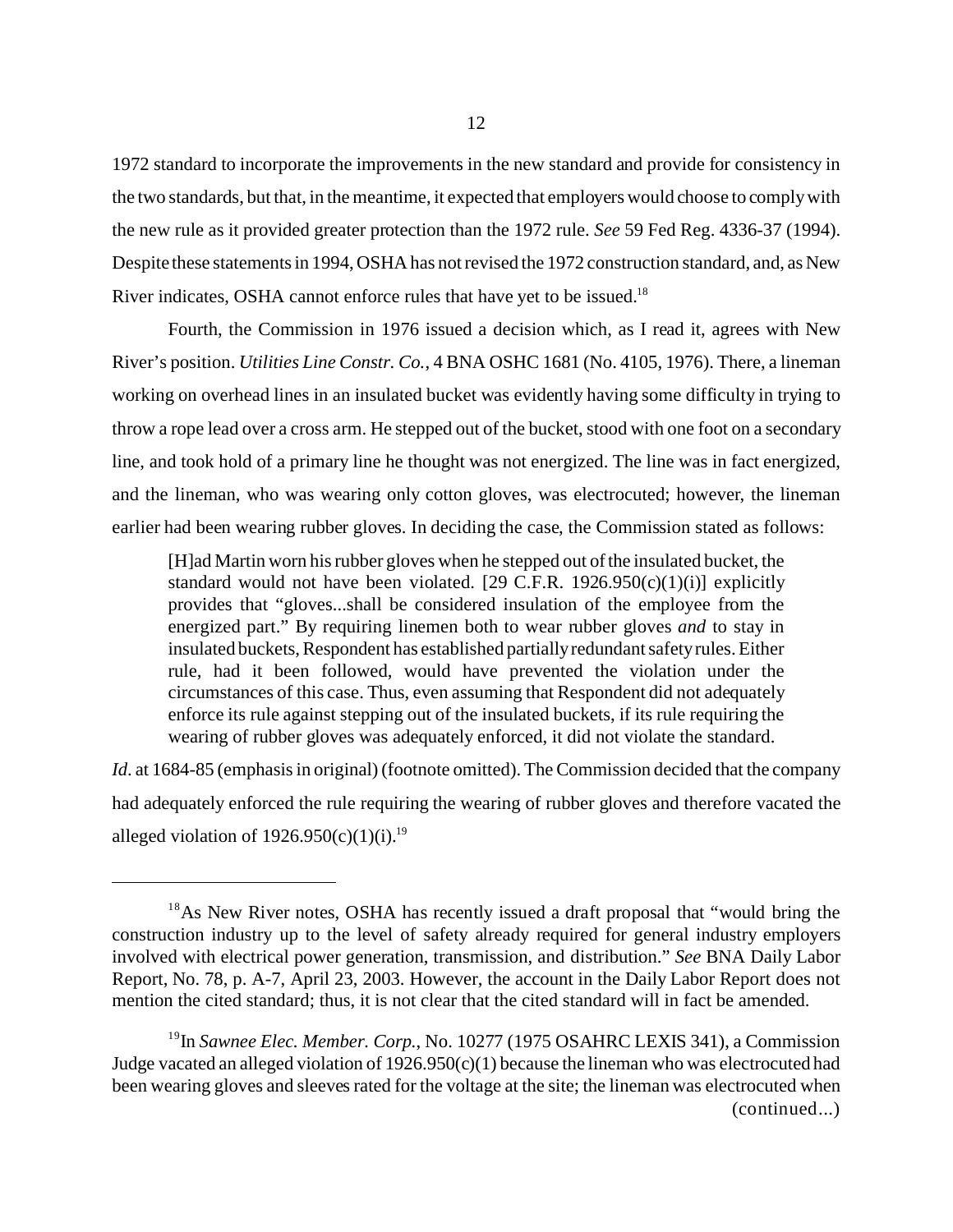There is a final reason for not accepting the Secretary's interpretation of the standard. The record shows that in April of 2001, another lineman of New River was electrocuted; the lineman was hanging a guy wire on a pole, and, although he was wearing gloves, he was electrocuted when his back contacted an energized conductor.<sup>20</sup> OSHA cited New River under the same standard cited here but withdrew the citation after New River presented the same legal argument made in this case, that is, that the employee was wearing gloves, that that was all that the standard required, and that the employee was therefore protected according to the standard. (Tr. 32-33, 332-33, 383-85). The CO who recommended the 2001 citation is the same CO who recommended the citation in this case. She testified that at her deposition in the 2001 case, she stated that she thought it had been a mistake to issue the citation. She further testified that she then researched the issue, found C-44, and went to the area director, but the citation was already withdrawn. The CO admitted that she had never told New River or its counsel about C-44 or her change in position. (Tr. 332, 383-89).

New River contends that the foregoing demonstrates that it did not have fair notice of the Secretary's interpretation of the standard and that this alone is sufficient to vacate the alleged violation. I do not agree with New River on this point because, as the Secretary notes, there is no evidence that New River relied on OSHA's prior acceptance of the company's legal argument. *See Interstate Brands Corp.*, 20 BNA OSHC 1102, 1106-07 (No. 00-1077, 2003). In fact, as set out in the next section of this decision, New River's own work rules explicitly require, for work on or near energized lines, the use of protective equipment such as rubber gloves, sleeves, overshoes, hoses and blankets. However, the foregoing does demonstrate that OSHA's interpretation of the standard has not been consistent. It further demonstrates that the language of the standard is such that not only

 $20$ <sup>20</sup>The 2001 accident involved a different crew and a different location in Ohio. (Tr. 466).

 $19$ (...continued)

the right side of his neck and ear contacted an uncovered metal clamp. In a more recent case, a Commission Judge agreed with the Secretary's interpretation and affirmed the alleged violation of  $1926.950(c)(1)$ ; there, the lineman was wearing proper gloves and sleeves and was working in an insulated bucket but was electrocuted when a line from which he was removing slack contacted his body. *Mastec N. Am., Inc.*, 2000 CCH OSHD ¶ 32,098 (No. 99-252, 2000). The Judge in *Mastec* did not address the above Commission decision. *Mastec* is currently on review before the Commission.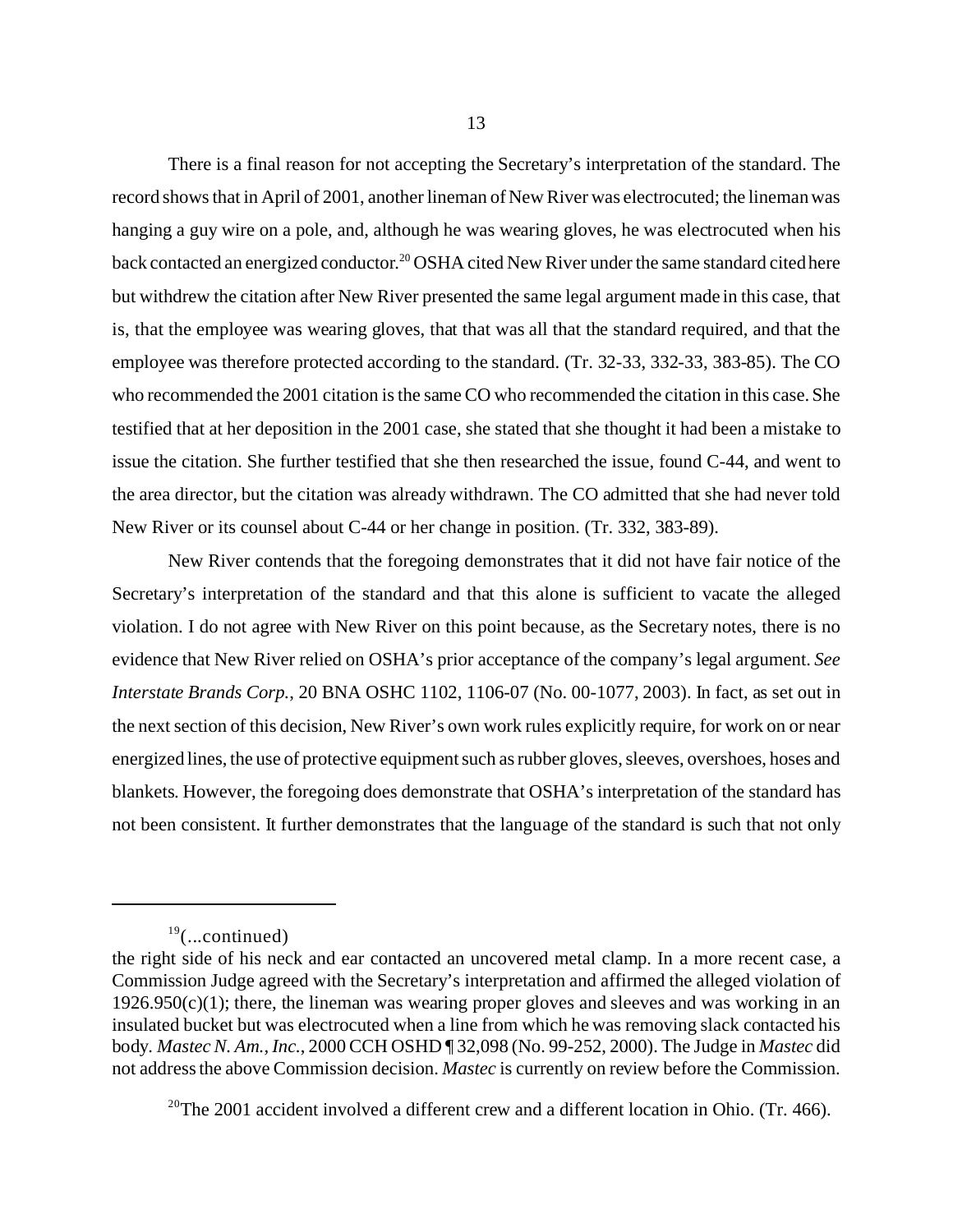employers but also OSHA itself and attorneys litigating on OSHA's behalf can conclude that compliance with the cited standard is met by the use of "gloves or gloves with sleeves."

In rejecting the Secretary's interpretation, I am well aware of the fatality that occurred in this case. I am also aware of the 2001 fatality, noted above, in which the employee was wearing gloves and was nonetheless electrocuted when his back contacted an energized conductor. Finally, I am aware of the testimony of Mr. Doering that although gloves would have prevented Mr. Lane's accident, many accidents have occurred when employees wearing gloves have contacted energized conductors with other parts of their bodies; Mr. Doering also testified that a rubber blanket should have been put over the shoe/yoke area.<sup>21</sup> (Tr. 642-44, 662-63). Regardless, the standard says what it says, and I conclude, for all of the reasons set out *supra*, that compliance with 1926.950(c)(1)(i) is achieved by the employee wearing gloves or gloves and sleeves.

#### *Whether New River was in Violation of 29 C.F.R. 1926.950(c)(1)(i)*

To prove a violation, the Secretary must show that (1) the standard applies, (2) the terms of the standard were not met, (3) employees had access to the violative condition, and (4) the employer knew, or in the exercise of reasonable diligence could have known, of the violative condition. *See, e.g., Armstrong Steel Erectors*, 17 BNA OSHC 1385, 1386 (No. 92-262, 1995), and cases cited therein. There is no dispute that the first three elements have been established in this case; however, as indicated above, the parties do dispute the knowledge element. In the Sixth Circuit, where this case arose, "the Secretary makes out a *prima facie* case of the employer's awareness of a potentially preventable hazard upon the introduction of proof of the employer's failure to provide adequate safetyequipment or to properly instruct its employees on necessary safety precautions." *Brock v. L.E. Myers Co., High Voltage Div.*, 818 F.2d 1270, 1277 (6th Cir. 1987) (citations omitted).

The Secretary contends that Mr. Brown, the foreman, had actual knowledge that Mr. Lane was working without gloves and that his testimony to the contrary was not credible. The record shows that Mr. Brown had been in the electrical trade for 36 years and that of his 15 years with New

 $^{21}$ David Robinett, SCPC's supervisor of operations, agreed with Mr. Doering that no shock would have occurred if Mr. Lane had been wearing his gloves, as long as the gloves were not defective and there was no path to ground. He also agreed, however, that a rubber blanket should have been put over the shoe/yoke area, and, further, that rubber gloves would not protect a lineman if another body part contacted an energized line that had a path to ground. (Tr. 113, 128, 133).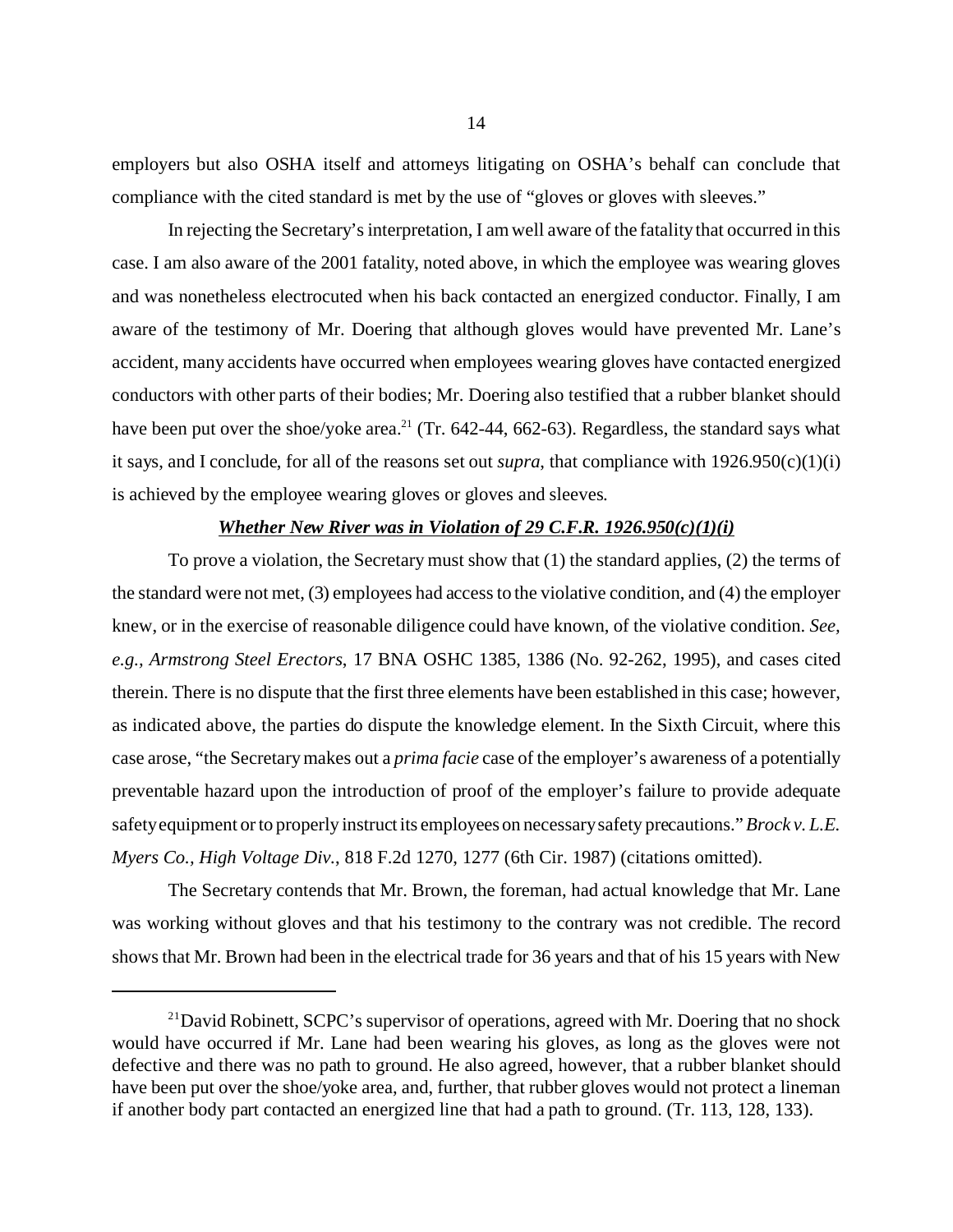River he had been a foreman for nine; as foreman, Mr. Brown had the authority to require crew members to follow safety rules. The record further shows that Mr. Lane was an experienced journeyman lineman who had been on Mr. Brown's crew for seven years. (Tr. 40, 137-41, 522). The background portion of this decision that describes the work the crew was doing on the day of the accident is based primarily on the testimony of Mr. Brown. According to his testimony, he and Mr. Lane were within sight of each other for much of their work that day, and, whenever Mr. Brown saw him working on or around the lines, Mr. Lane was wearing his protective equipment, that is, rubber gloves and sleeves, safety glasses and a hard hat. Mr. Brown further testified that he and Mr. Lane both wore their protective equipment even when working on or around lines that were not energized that day because there is always the possibility of getting into a live line. Mr. Brown said that the last time he saw him before going across the road, Mr. Lane was removing the last wire from the old pole and he was wearing his protective equipment then. Mr. Brown indicated that there was no reason for Mr. Lane to remove his gloves to join together the neutral line and to remove the MAC, as both tasks can be done with gloves. (Tr. 163-64, 536, 544, 547-50, 555-57, 560-68, 587-96).

The Secretary asserts that Mr. Brown's testimony, that after finishing his work on the transformer pole he did not look up at either Mr. Lane or the fatality pole before crossing the road to see about having the pickup truck moved, was not credible. However, as Mr. Brown explained, he was concentrating on the next pole they would be going to and on getting the truck moved; as he further explained, it simply did not take him that long to lower his bucket truck, walk by the fatality pole, and cross the road. (Tr. 587-96). I observed the demeanor of Mr. Brown as he testified, and, based on his facial expressions, body language and overall bearing, I found him to be a very sincere and believable witness. His testimony is accordingly credited, and I find that he did not in fact look up at Mr. Lane or at the fatality pole after he finished his work at the transformer pole.

The Secretary also asserts that Mr. Brown's testimony that he had not seen the hose and the exposed shoe on the energized line before the accident was not credible. (Tr. 566, 587-88). She points to the testimony of the CO that Mr. Brown told her in one interview that the "hose was put on when process started," which she took to mean the start of the day. The CO further testified that Mr. Brown told her in a later interview that the hose was put on "as he went up," which she took to mean Mr. Lane; during this same interview, Mr. Brown also told the CO that a blanket (in addition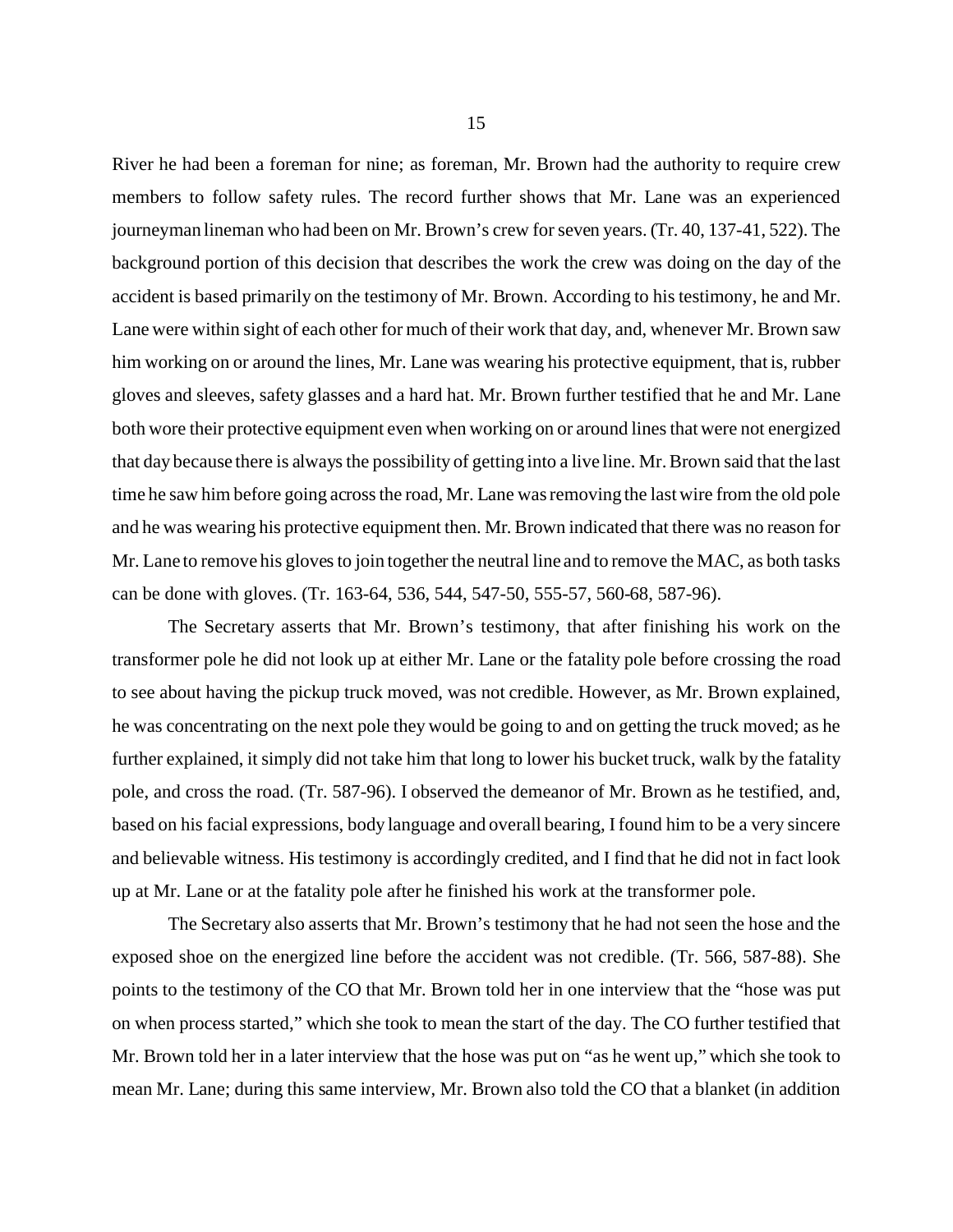to the hose) should have been used. (Tr. 348, 353-55; C-35-36). At the hearing, Mr. Brown testified he could not remember what he told the CO, and he agreed that at his deposition he had said he did not know who put the hose on the line. He noted, however, that the hose could not have been put on at the start of the day because the line had not yet been installed. He also noted that it was more likely that Mr. Lane had put the hose on the line when he went up because the line was energized then and had not been when he (Mr. Brown) had worked there earlier. (Tr. 156-59, 551-53). Based on the foregoing, I conclude that Mr. Lane put the hose on the line when he went up to join together the neutral line and to remove the MAC. I further conclude, based on my findings in the preceding paragraph, that Mr. Brown was unaware of the hose and exposed shoe until after the accident.<sup>22</sup>

The Secretary next urges that Mr. Brown's testimony was not credible because of a statement he made to the CO that Mr. Lane had had "gloves and sleeves off and on all a.m." (Tr. 349-52; C-35, p. 2). Mr. Brown agreed he had made such a statement to the CO. (Tr. 159). However, the complete statement that Mr. Brown gave the CO in this regard, as set down in her notes, is as follows:

When we started, I put on gloves and sleeves. He put on the gloves as sitting in cradle. Did see him put them gloves on and sleeves. Did not see him remove gloves. Working bank pole had on gloves and sleeves off and on all morning.

*See* C-35, p. 2. The foregoing, as I read it, is far from an admission of Mr. Brown that he knew that Mr. Lane was working around energized lines without gloves that day. Moreover, the CO in essence agreed that neither Mr. Brown nor anyone else told her that Mr. Lane had worked around energized lines without gloves before the time of accident; she also agreed, as did Mr. Saharic, that having gloves off while working on the ground away from energized lines was acceptable. (Tr. 319, 402, 420-21). It is clear from the record that Mr. Lane worked on the ground on the day of the accident. (Tr. 449). It is also clear that that day was warm, sunny, and around 80 degrees. (Tr. 383, 545). Thus, the conclusion I reach, in light of the evidence, is that Mr. Lane removed his gloves while working on the ground and that no one saw him near energized lines without his gloves before the accident

 $^{22}$ I reject the Secretary's suggestion that Mr. Brown's statements to the CO show that he was aware of the hose and exposed shoe on the line before the accident; in my view, these were after-thefact statements that do not establish what he knew prior to the accident. For the same reason, I also reject the Secretary's similar suggestion in regard to the statement of Thomas White to the CO that he knew that there was a hose on the line. (Tr. 357; C-38, p. 2).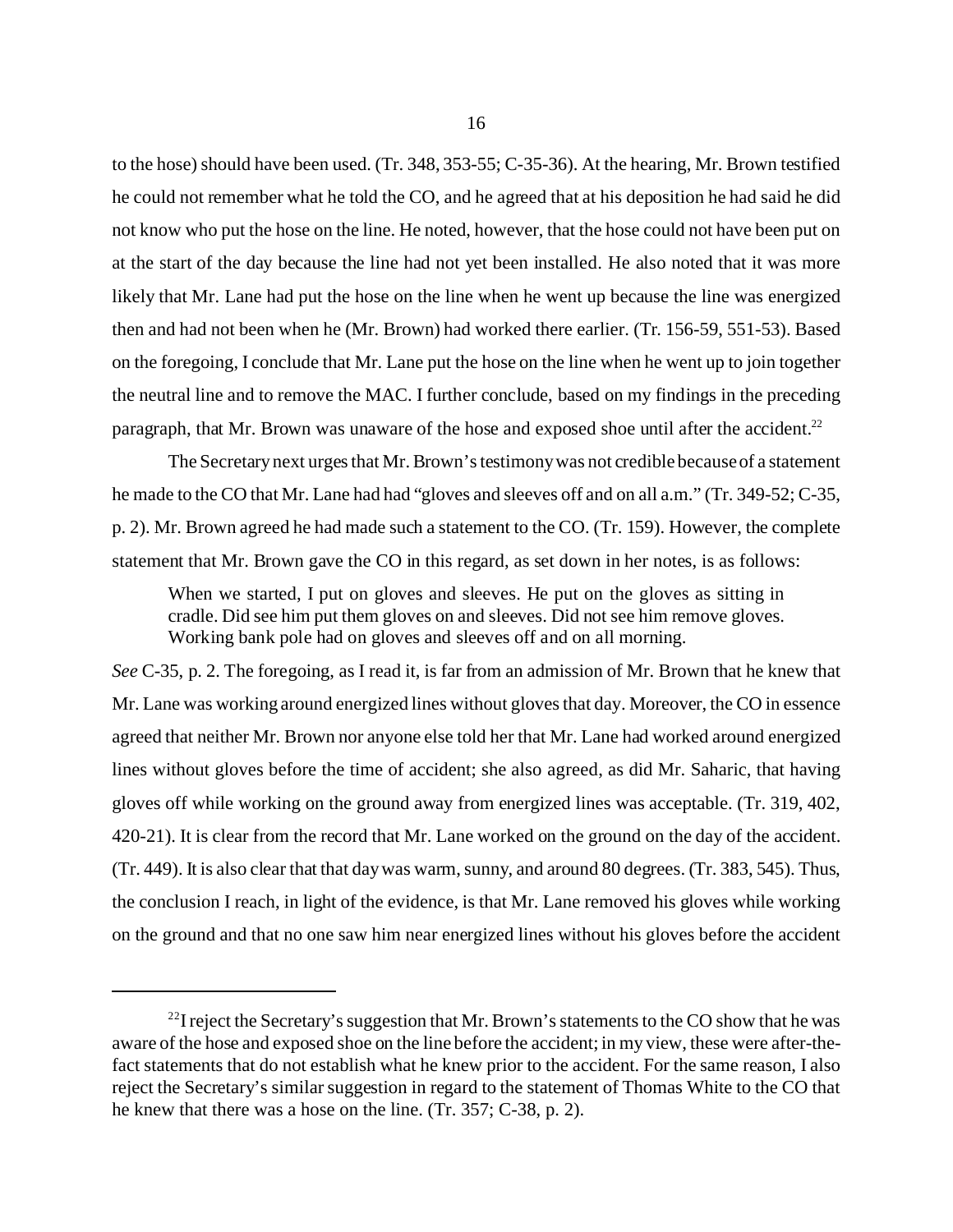occurred.23 Mr. Brown and Mr. White both specifically testified that they at no time saw Mr. Lane near energized lines without his gloves that day, and Mr. White also testified that Mr. Lane "always" wore gloves to move lines. (Tr. 435-36, 442-43, 566-67). The Secretary's assertion is rejected.

The Secretary makes two final arguments with respect to Mr. Brown's testimony. The first is that it is inconsistent with the fact that, as shown in photos C-21-22, the wire cutters Mr. Lane had utilized to cut the lines from the old pole were lying on top of the gloves in the bucket of Mr. Lane's truck. According to the Secretary, if Mr. Lane had had gloves on when cutting the de-energized lines from the old pole, as Mr. Brown testified, the gloves would have been on top of the wire cutters. In this regard, the Secretary notes the testimony of Mr. Brown that he disturbed nothing in the bucket when he pulled Mr. Lane out and the testimony establishing that New River personnel stayed at the site until the OSHA inspection the next day to ensure it would remain unchanged. (Tr. 167, 458-59). I find the Secretary's argument unpersuasive. First, it is entirely possible that Mr. Lane put the wire cutters down in the bucket after he finished using them, and then, after moving his bucket to the fatality pole and putting the hose on the line, removed his gloves and put the cutters on top of the gloves. Second, despite Mr. Brown's testimony, it seems likely that the very act of pulling Mr. Lane out of the bucket would have disturbed items inside the bucket, even though Mr. Brown may not have moved anything intentionally, and other persons at the scene of the accident could also have disturbed items in the bucket. (Tr. 167). In any case, the Secretary's argument is rejected.

The Secretary's last argument relates to a statement Mr. Brown gave to a detective from the local sheriff's office who was at the scene right after the accident. The detective testified she spoke to both Mr. Brown and Mr. White. (Tr. 204-08). She also testified that when she asked him if it was customary for employees to not wear rubber gloves, Mr. Brown said it was not and that while he knew they should not do so employees sometimes took off their gloves to do work such as adjusting small screws in small areas. (Tr. 208-11, 218-21; C-41). Mr. Brown testified that he could not recall what the detective had asked or what he had said, and he explained that he had been very upset then

 $^{23}$ He also took off his gloves, as did Mr. Brown, to move his bucket truck. (449-50, 545).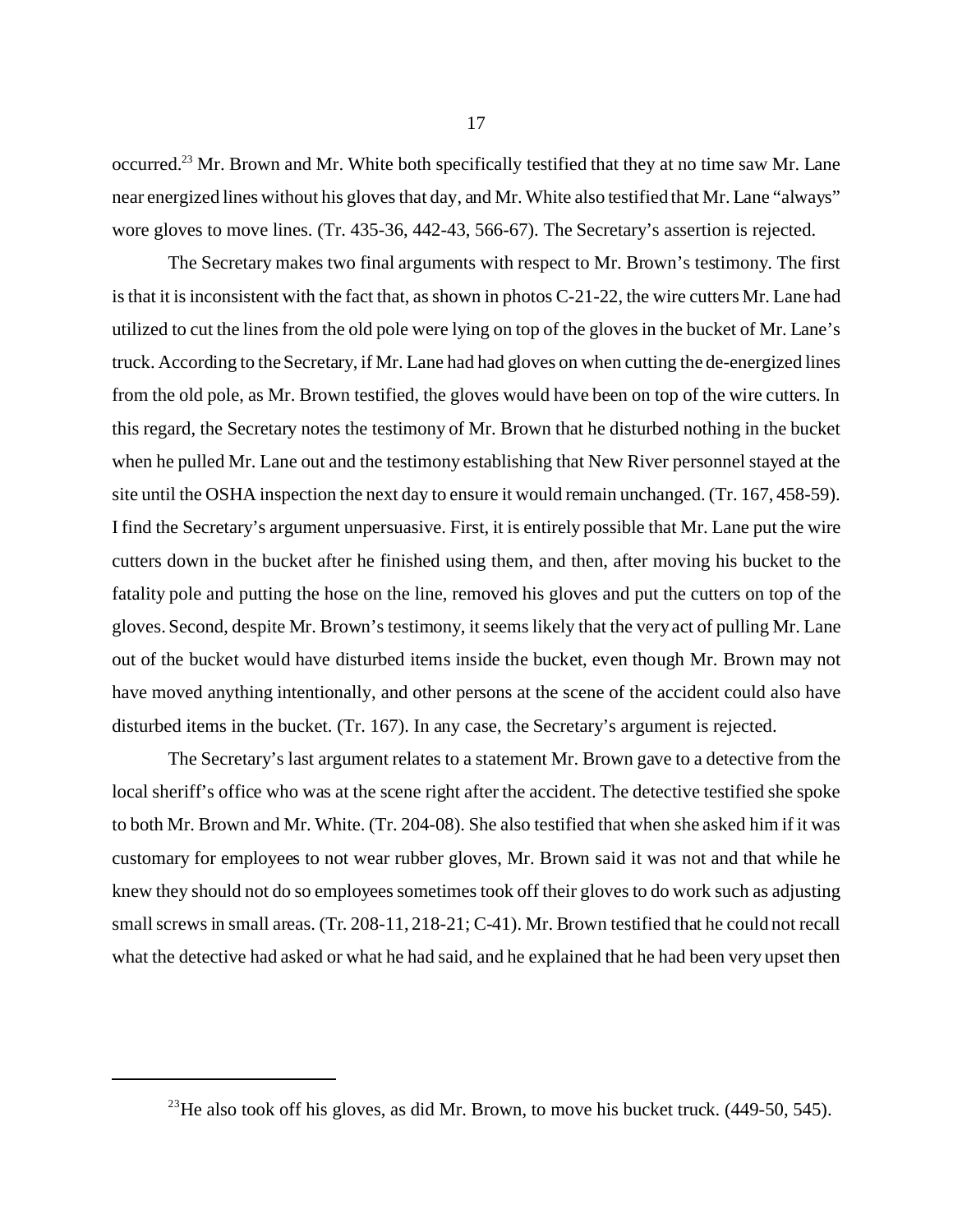as he had just lost not only a co-worker but a good friend.<sup>24</sup> He also testified that he would consider work in a meter box at the base of a pole as work in a small area that would involve small screws and wires. He said that most of that work was done de-energized; he then said, in response to a specific question by the Secretary, that if it was done energized an employee might take off a glove just to put a screw in but would then put the glove back on to finish the work. (Tr. 176-78).

The Secretary apparently interprets the foregoing as evidence that Mr. Brown knew that Mr. Lane worked around energized lines without gloves. However, the detective herself admitted that she did not take Mr. Brown's statement to her to refer to the work that Mr. Lane was doing that day, and she also admitted that she did not ask Mr. Brown if he had seen Mr. Lane or other employees remove their gloves when near energized lines. (Tr. 211, 219). Moreover, it is clear from the record that work on overhead lines does not involve adjusting small screws in small areas and that all of the work Mr. Lane did on or near lines that day, including his work at the time of the accident, could be done with gloves. (Tr. 109-12, 120, 177-78, 286-87, 314-18, 473, 536, 547, 555, 593). Finally, I interpreted Mr. Brown's response to the Secretary's question about working in an energized meter box essentially as an answer to a hypothetical, particularly since he said most of such work was done de-energized. This interpretation is supported by the testimony of Frank Miller, New River's vicepresident of overhead distribution and transmission operations, who also indicated such work was done de-energized.<sup>25</sup> (Tr. 474). Regardless, even if Mr. Brown did mean that employees sometimes took off gloves to work in energized boxes, the Secretary has not shown the circumstances of any such instances, what voltages might have been involved, and whether gloves would have been required in any particular instance. In any case, the Secretary's assertion that Mr. Brown knew that Mr. Lane worked around energized lines without gloves is rejected.

Unable to prove actual knowledge, the Secretary contends that New River had constructive knowledge of the violation, which, as noted above, requires her to show that the employer failed to provide adequate safety equipment or to properly instruct its employees on necessary safety

 $^{24}$ Mr. White was also a close friend of Mr. Lane, and the detective's testimony verifies that both were very upset when she talked to them. (Tr. 226-27, 434-35, 450).

<sup>&</sup>lt;sup>25</sup>Mr. Miller agreed that work in meter boxes, such as on a pole or at a home, would involve small screws. (Tr. 473-75).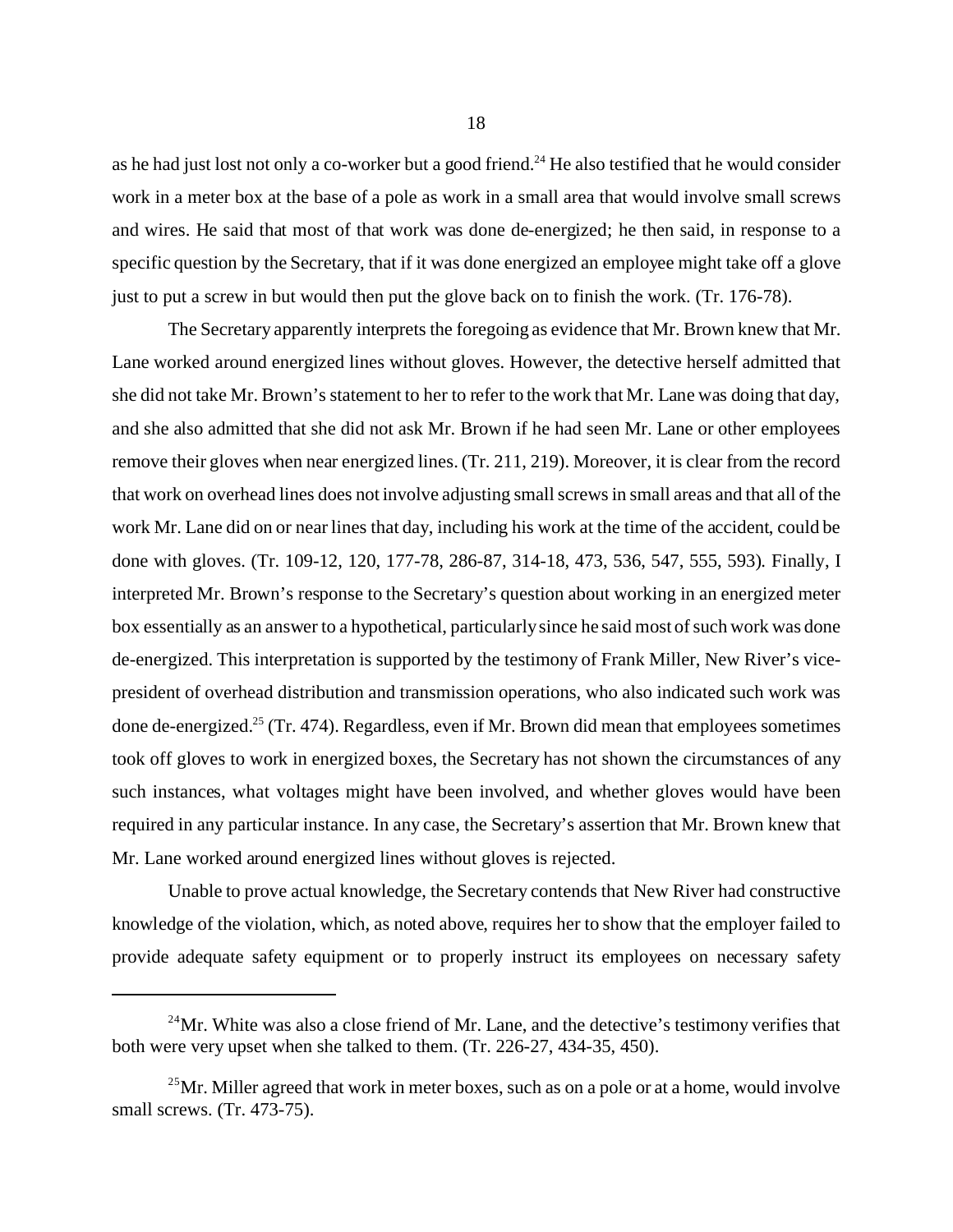precautions.26 The record establishes that Mr. Lane began working for New River as an apprentice lineman in 1995. He progressed from an apprentice to a journeyman lineman by completing the American Line Builders Association Training ("ALBAT") program, which requires 7,000 hours of on-the-job training as well as classroom instruction and written testing at specified intervals.<sup>27</sup> The ALBAT program emphasizes the requirement to wear rubber gloves when one is working around energized lines. Mr. Lane completed all of his on-the-job training under the supervision of Mr. Brown. (Tr. 189-92, 295-96, 522, 532-33; R-EE-JJ).

The record also establishes that when Mr. Lane began working for New River, he received, like all new hires, New River's safety manual ("Manual"), its statement of policy ("Statement"), and the joint American Line Builders Association and IBEW safety rules ("Safety Rules"). (Tr.179-80, 195-97, 444-45, 467, 488-90, 523-24, R-I-N). The Manual sets out the same minimum approach distances specified in the OSHA standard, and it requires rubber gloves to be worn when around energized circuits of 260 volts or more and rubber sleeves to be worn when around energized circuits of 750 volts or more; the Manual also states that when protective equipment is used it shall be put on before coming within reach of energized equipment and removed only when out of reach of such equipment. (R-I, pp. 17-19). The Safety Rules state that for work on or near live equipment above 300 volts, the use of rubber protective equipment is positively required.<sup>28</sup> (R-K, p. 3). The Safety Rules also require that rubber protective equipment be worn at all times when working on or near energized primary equipment and that, for work requiring protective gloves and sleeves, the employee put on the gloves and sleeves before coming within falling or reaching distance of

 $26$ There is no dispute that New River's employees had the protective equipment they needed at the site, including the rubber gloves and rubber blanket that Mr. Lane should have used at the time of the accident. (Tr. 167-68, 380-83, 505, 540-42).

<sup>&</sup>lt;sup>27</sup>ALBAT is a program of the IBEW and the National Electrical Contractors Association; the ALBAT training that an employee receives is paid for by both organizations. (Tr. 189).

<sup>&</sup>lt;sup>28</sup>The protective equipment set out in the Safety Rules includes, among other things, hard hats, rubber gloves and sleeves, and rubber blankets and line hoses. *See* R-K, pp. 3-5.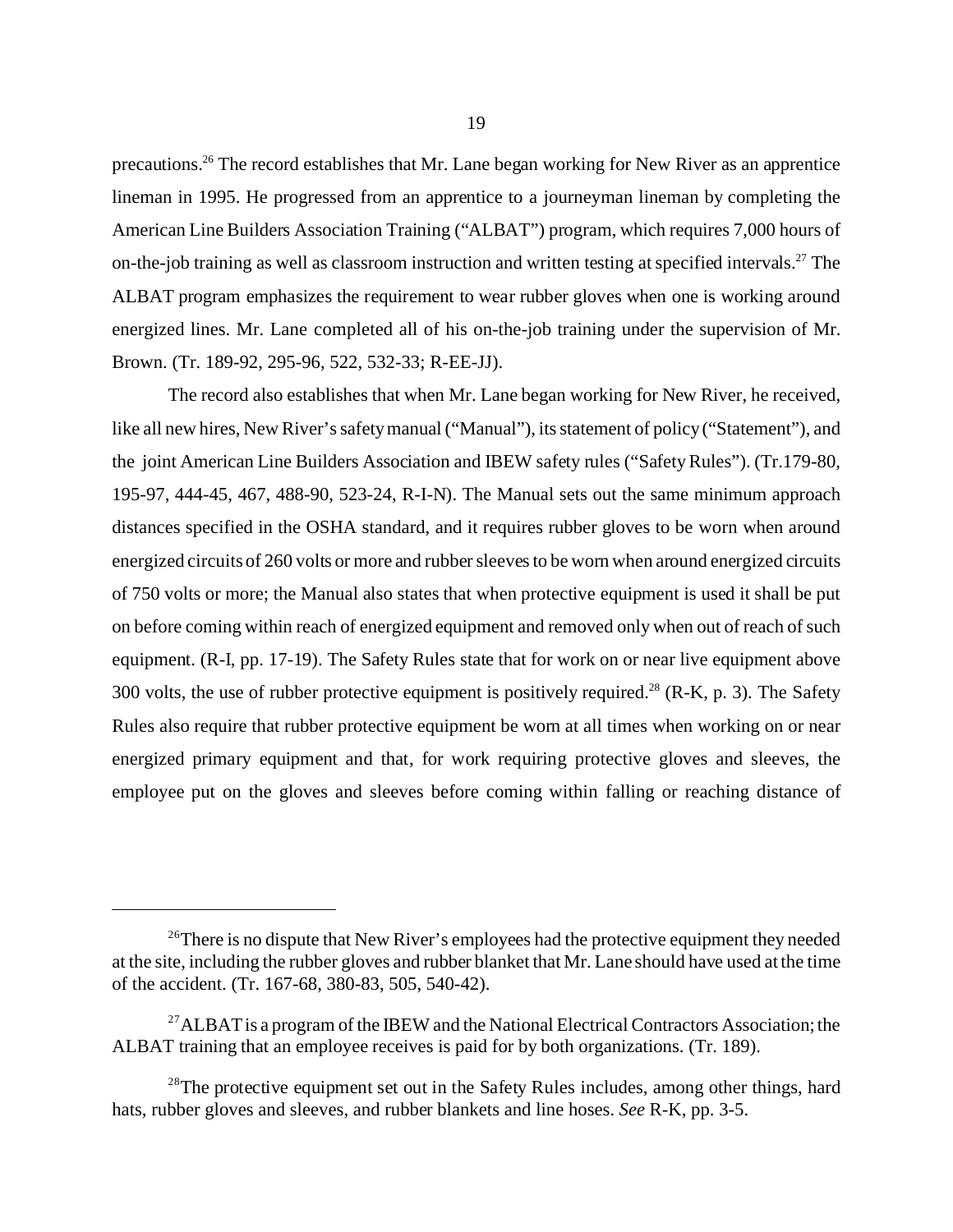energized circuits and not remove them until he is out of such distance of such circuits.<sup>29</sup> (R-K, p. 5). The Statement requires employees to wear prescribed safety equipment and to follow prescribed work practices and procedures. (R-M, p. 5).

New River requires its foremen to hold weekly toolbox safety meetings at their work sites. Mr. Brown testified that he was provided written safety materials to present to the crew each week; the crew members would sign off on a sheet to acknowledge that they had read and understood the materials, and if anyone had any questions Mr. Brown would answer them.<sup>30</sup> (Tr. 172-73, 194-95, 445-46, 484-85, 526-29). New River also has inspections of its job sites. Frank Miller, New River's vice-president of overhead distribution and transmission operations, makes visits to job sites, and he was at the subject site a day or two before the accident. (Tr. 23-24, 461-63). Barry Murray, New River's safety director, and Jeffrey Lawler, the safety supervisor, both make periodic, unannounced site visits in order to audit and report on compliance with safety rules. (Tr. 454-55, 491-93). Mr. Lawler went to the subject site on May 21, 2002, and R-DD, his report of the visit, states as follows:

All the new poles have been placed and the crew was pulling new conductor. All the vehicles were grounded. The new conductor was grounded as it was being pulled and rubber gloves and blankets were being used. Existing energized distribution line were covered with rubber hoses hoods and blankets.

General foremen also visit sites to ensure compliance with safety rules, and Mr. Brown testified that Matt Gibeaut, his general foreman, visits his job sites unannounced every week or two. (Tr. 139-40, 490-93, 534). In addition, SCPC makes visits to New River work sites. David Robinett, SCPC's superintendent of operations, testified that he occasionally visits sites, that he had visited the subject site a month or two before the accident, and that at that time no energized work was taking place; however, if he had observed anything unsafe, he would have reported it. Mr. Robinett

<sup>29</sup>Besides the above, New River's bucket trucks have signs on them that state, *inter alia*, that "[o]perators must use proper protective equipment such as insulating rubber gloves and sleeves, hot sticks, conductor cover up, and platform liners." (Tr. 503-04, R-LL).

 $30R-O$  through R-Z are materials and sign-off sheets for 2001 and 2002 meetings involving electrical safety, protective equipment and general safety; R-O sets out OSHA's minimum approach distances, and several of the exhibits mention the need to wear rubber gloves. New River's safety director provides the materials and sign-off sheets for safety meetings; after meetings are held, the sign-off sheets are sent to the safety director, who keeps them in his office. (Tr. 484-85).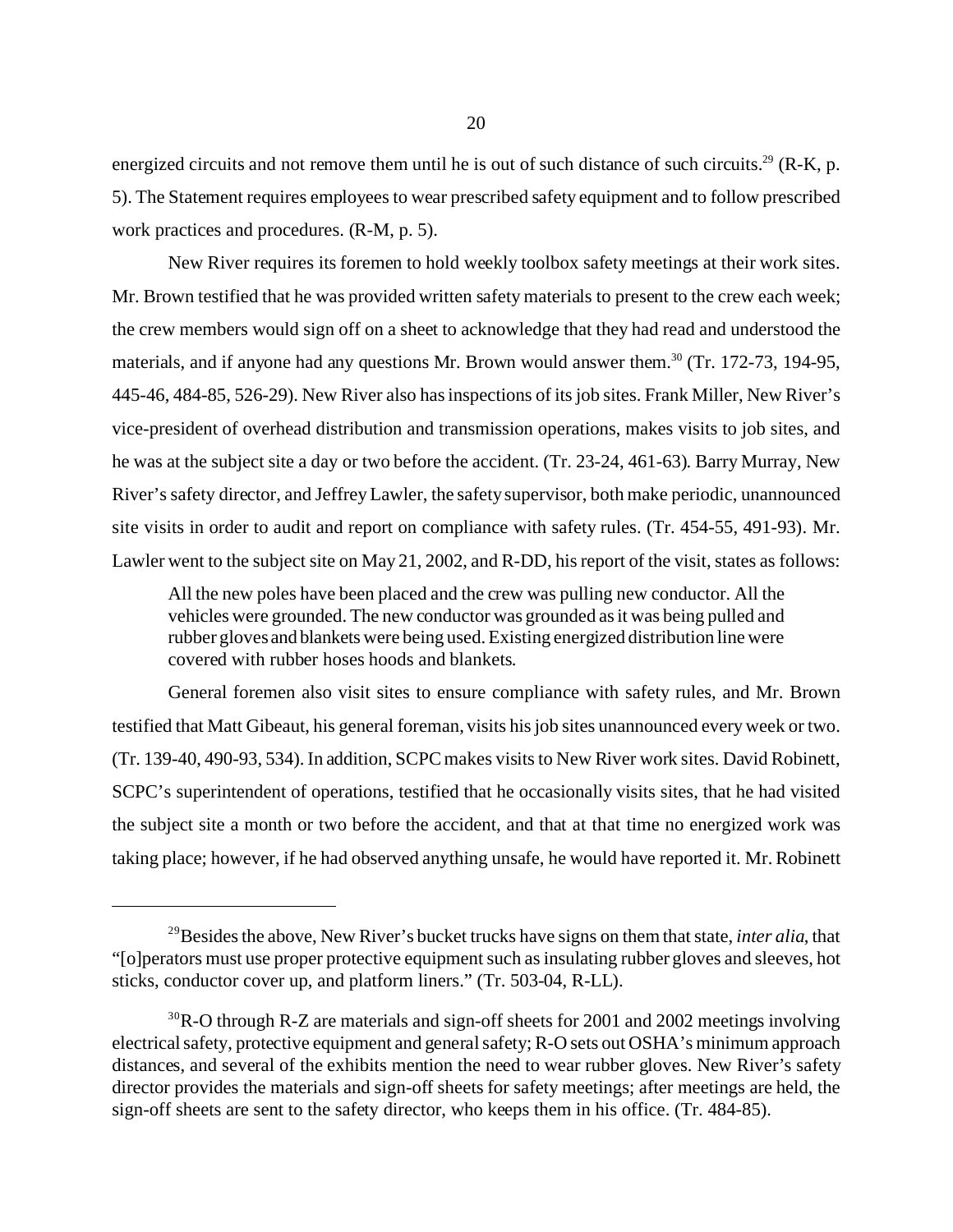further testified that SCPC's area supervisor, Jim Snyder, oversaw the subject site and visited it unannounced at least every other day to see if there were any problems with the job; if Mr. Snyder had seen workers near energized lines without their gloves on he would have reported it, and he (Mr. Robinett) never received such a report from Mr. Snyder. (Tr. 95-100, 120, 124-25). Mr. Brown testified similarly about Mr. Snyder's visits to the site. (Tr. 534-35).

New River has a progressive discipline policy for violations of company rules that includes verbal and written warnings, suspension and termination.<sup>31</sup> Supervisors report safety rules violations on forms that are sent to Mr. Murray; the incident is then investigated, on site if the incident was serious, after which it is determined what discipline is appropriate.<sup>32</sup> New River also has an accident investigation and reporting policy. Supervisors report accidents and "near misses" by phone to Mr. Murray right after they happen, and these incidents are also reported on forms that are sent to Mr. Murray. Accidents and "near misses" are investigated, on site if the incidents were serious, and a determination is then made as to what disciplinary action, if any, should be taken; near miss incidents are also communicated to employees to deter the recurrence of such incidents. Mr. Murray discussed safety violation forms from 1997 through 2002 that were on file; R-MM are forms relating to glove and/or sleeve violations, while R-NN and R-OO are forms and memos relating to failure to properly ground equipment and other safety infractions.<sup>33</sup> These exhibits demonstrate that New River has in fact followed its policy and has disciplined employees for safety violations; it has issued numerous verbal and written warnings, it has suspended employees without pay, and it has fired employees for very serious infractions. Mr. Brown testified about his issuance of verbal warnings, and Mr. Miller

 $31$ <sup>1</sup>The record shows that all foremen have a binder containing New River's safety policies and procedures, which includes a discipline policy, an electrical grounding safety policy, a rubber goods safety policy, and an accident investigation and reporting policy. New River had these policies previously; however, they were reissued to foremen in early 2002 after a consultant reviewed them and he and Mr. Murray agreed on the revisions. (Tr. 168-71, 482-83; 486-87; C-25-27, R-CC).

 $32$ The employee and supervisor each retain a copy of the form, and a copy is also maintained in the employee's personnel file. (Tr. 480).

 $33\,\text{Mr}$ . Murray said that about half of the forms in R-MM were for gloves being out of date, and he discussed New River's policy of having all gloves tested every 60 days. (Tr. 513, 518).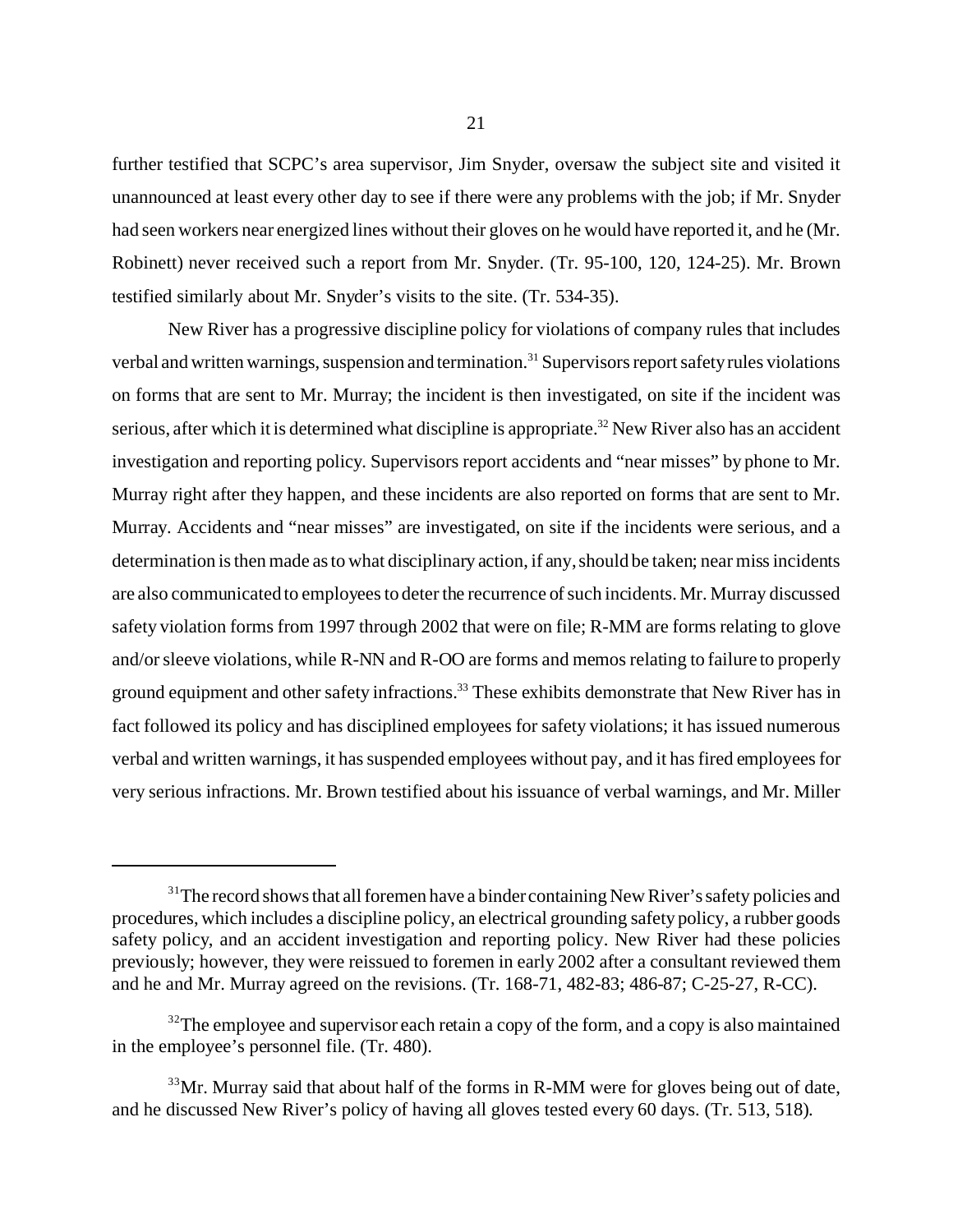testified about several infractions with which he was personally familiar that had resulted in the employee's termination. (Tr. 168-70, 468-70, 478-82, 486-88, 494-99, C-25, R-CC).

Before Mr. Lane's accident, New River's policy required linemen to put on gloves and sleeves when they were 5 feet from energized lines or equipment. However, after the accident, New River revised its policy to require that linemen, when working on lines that are or could become energized, wear gloves and sleeves from the time they leave the ground until they return to the ground. As a further response to the accident, New River arranged a "Safety Stand Down Day," which involved all of the overhead crews attending a safety meeting in Columbus, Ohio.<sup>34</sup> The meeting included a talk given by Earl Windsor, a former lineman who had worked for a power company and who had been seriously burned in an on-the-job accident; Mr. Windsor discussed how the accident had occurred and how it had affected his life and the life of his family. The meeting also included safety training put on by ALBAT. (Tr. 39-40, 173-74, 464-65; C-27, p. 3, C-29).

In view of the foregoing, I conclude that the Secretary has not met her burden of showing that New River failed to properly instruct its employees on necessary safety precautions.<sup>35</sup> In reaching this conclusion, I am very cognizant of the fatality in this case and the fatality in April 2001, and they have been discussed at length in this decision. I am also cognizant of another contact incident in 1995 that involved an employee whose hands and arm were burned because he was not wearing rubber gloves.<sup>36</sup> (Tr. 38, 50-51; C-6). As New River points out, however, its lost work day injury and illness ("LWDII") rate for 1999, 2000 and 2001 was below that of other companies in the industry,

 $34$ New River had planned a similar meeting the year before after the April 2001 fatality, but the meeting was canceled due to the events of September 11, 2001. New River did, however, hire a consultant to review its safety policies, as noted above, and it also hired Mr. Murray and Mr. Lawler; previously, the company had had only a safety auditor. It also reissued the Manual, Statement and Safety Rules to employees. (Tr. 466-67, 471-72, 517; R-J, R-L, R-N).

 $35$ In so concluding, I have noted that on August 26, 1997, Mr. Brown and Mr. Lane were issued safety rule violation notices because they had been working on secondary lines without wearing rubber gloves. (Tr. 34-35, 168-70; C-3-4). However, the record shows that the secondary lines in that incident involved only 110 volts. (Tr. 470-72). As New River indicates, there is nothing in the OSHA standard that would require gloves for work on lines of such voltage, and even New River's more stringent rules, set out *supra*, would not require gloves for such work.

<sup>36</sup>This incident did not involve Mr. Brown or his crew. (Tr. 92).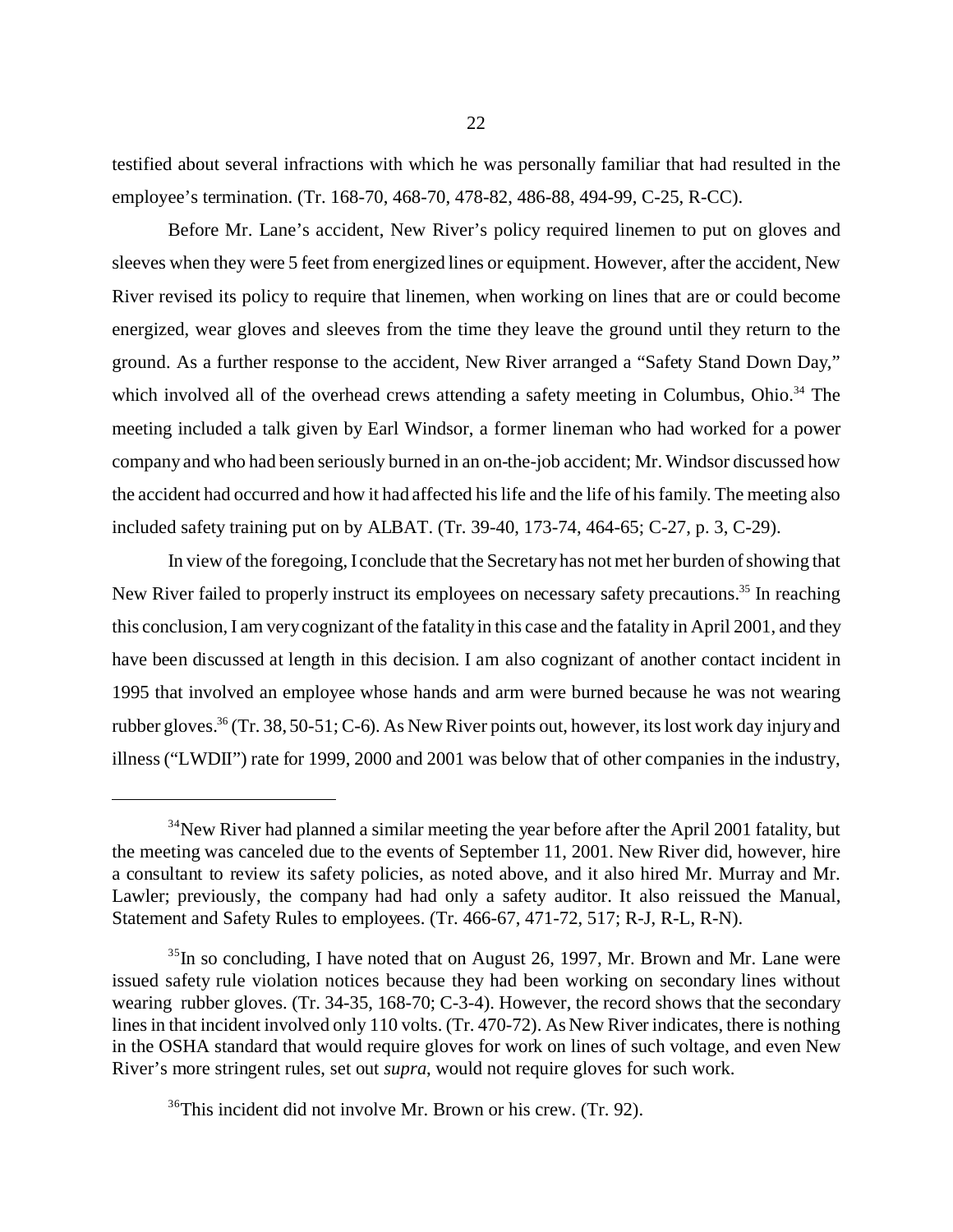and Mr. Saharic, the Secretary's expert, testified that the LWDII rate is reflective of a company's safety.<sup>37</sup> (Tr. 320-21). Further, I have noted all of the evidence set out above demonstrating that New River did, in fact, properly instruct its employees on necessary safety precautions; I have also noted the actions that it took after the 2001 accident and the one in this case. Finally, I have noted the evidence in the record indicating that, other than the above-mentioned 1997 incident, no one on Mr. Brown's crew had ever been observed working on or near energized lines without gloves. Besides the evidence in this regard set out *supra*, Mark Thompson, the lineman who began working on the crew after Mr. Lane's fatality, testified that he had never seen a worker on the crew remove his gloves around energized lines, and Mr. Robinett, SCPC's superintendent of operations, testified that he had visited a number of sites on which Mr. Brown had been the foreman and had never seen anyone on the crew working near energized lines without having gloves on. (Tr. 101-02, 194). Based on the record, and for all of the reasons stated above, New River did not violate 29 C.F.R.  $1926.950(c)(1)(i)$ . Items 1 and 2 of Serious Citation 1 are vacated.<sup>38</sup>

## *Findings of Fact*

All findings of fact necessary for a determination of all relevant issues have been made above. Fed. R. Civ. P. 52(a). All proposed findings of fact and conclusions of law inconsistent with this decision are hereby denied.

#### *Conclusions of Law*

1. Respondent, New River Electrical Corporation, was, at all times pertinent hereto, an employer within the meaning of the Act.

2. The Commission has jurisdiction over the parties and the subject matter of this case.

 $37$ New River's post-hearing brief includes a chart showing that its LWDII rate was lower than the industry average LWDII rate for 1999, 2000 and 2001. At the hearing, the CO provided New River's LWDII rates for 1999 and 2000, and she agreed with New River's summary about how to calculate the LWDII. (Tr. 392-95). New River's brief has a lengthy explanation of how it arrived at its 2001 LWDII rate and how it obtained its industry's yearly average LWDII rates. (R. Brief, p. 4, n.6). The Secretary does not dispute any of this information in her reply brief.

<sup>&</sup>lt;sup>38</sup>Earlier in my decision, I agreed with New River that compliance with  $1926.950(c)(1)$  is achieved by meeting any one of subparts  $(c)(1)(i)-(iii)$ . I also agreed with New River that if it was in compliance with  $1926.950(c)(1)(i)$ , then  $1926.950(c)(2)(i)$  need not be addressed. As the alleged violation of  $1926.950(c)(1)(i)$  is vacated, the alleged violation of  $1926.950(c)(2)(i)$  is also vacated.